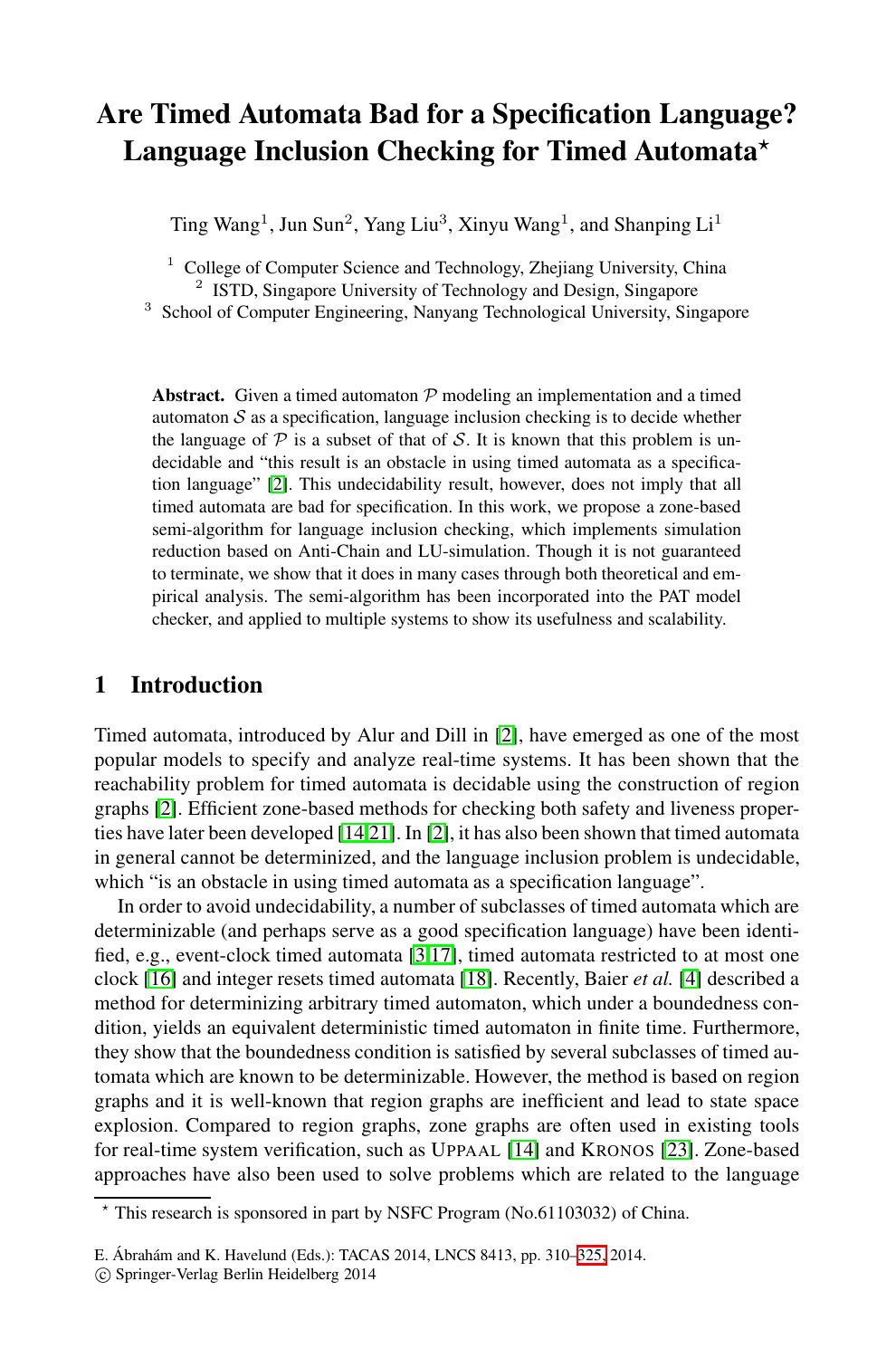inclusion problem, like the universality problem (whi[ch a](#page-14-5)sks whether a timed automaton accepts all timed words) for timed automata with one-clock only [1]. However, to the best of our knowledge, there has not been any zone-based method proposed for language inclusion checking for arbitrary timed automata.

In this work we develop a zone-based method to s[olv](#page-14-6)e the language inclusion problem. Formally, given an implementation timed automaton  $P$  and a specification timed automaton S, the language inclusion problem is to decide whether the language of  $\mathcal P$ is a subset of that of  $S$ . It is known that the problem can be converted to a reachability problem on the synchronous product of  $P$  and determinization of  $S$  [16]. Inspired by [1,4], the main contribution of this work is that we present a semi-algorithm with a transformation that determinizes  $S$  and construct[s th](#page-14-3)e product on-the-fly, where zones are used as a symbolic representation. Furthermore, simulation relations between the product states are used, which can be obtained through LU-simulation [5] and Anti-Chain [22]. With the simulation relations, many product states may be skipped, which often contributes to the termination of our semi-algorithm.

<span id="page-1-0"></span>Our semi-algorithm can be applied to arbitrary timed automata, though it may not terminate sometimes. To argue that timed automata can nonetheless serve as a specification language, we investigate when our approach is terminating, both theoretically and empirically. Firstly, we prove that, with the clock boundedness condition [4], we are able to construct a suitable well-quasi-order on the product stat[e s](#page-14-7)[pac](#page-14-8)e to ensure termination. It thus implies that our semi-algorithm is always terminating for subclasses of timed automata which are known to be [det](#page-15-3)erminizable. Furthermore, we prove that for some classes of timed automata which may violate the boundedness condition, our semialgorithm is always terminating as long a[s th](#page-1-0)ere is a well-quasi-order on the abstract state [s](#page-3-0)pace explored. Secondly, using randomly generated timed automata, we show that our approach terminates for many timed automata [wh](#page-10-0)ich are not determinizable (and violatin[g th](#page-13-0)e boundedness condition) be[cau](#page-13-1)se of the simulation reduction. Thirdly, we collect a set of commonly used patterns for specifying timed properties [8,12] and show that our approach is always terminating for all of those properties. Lastly, our semi-algorithm has been implemented in the PAT [19] framework, and applied to a number of benchmark systems to demonstrate its effectiveness and scalability.

The remainders of the paper is organized as follows. Section 2 reviews the notions of timed automata. Section 3 shows how to reduce language inclusion checking to a reachability problem, which is then solved using a zone-based approach. Section 4 reports the experimental results. Section 5 reviews related work. Section 6 concludes.

## **2 Background**

In this section, we review the relevant background and define the language inclusion problem. We start with defining labeled transition systems (LTS). An LTS is a tuple  $\mathcal{L} = (S,Init, \Sigma, T)$ , where S is a set of states; Init  $\subseteq S$  is a set of initial states;  $\Sigma$  is an alphabet; and  $T \subseteq S \times \Sigma \times S$  is a labeled transition relation. A run of  $\mathcal L$  is a finite sequence of alternating states and events  $\langle s_0, e_1, s_1, e_2, \cdots, e_n, s_n \rangle$  such that  $(s_i, e_i, s_{i+1}) \in T$  for all  $0 \le i \le n-1$ . We say the run starts with  $s_0$  and ends with  $s_n$ . A state  $s'$  is reachable from  $s$  iff there is a run starting with  $s$  and ending with  $s'$ . A state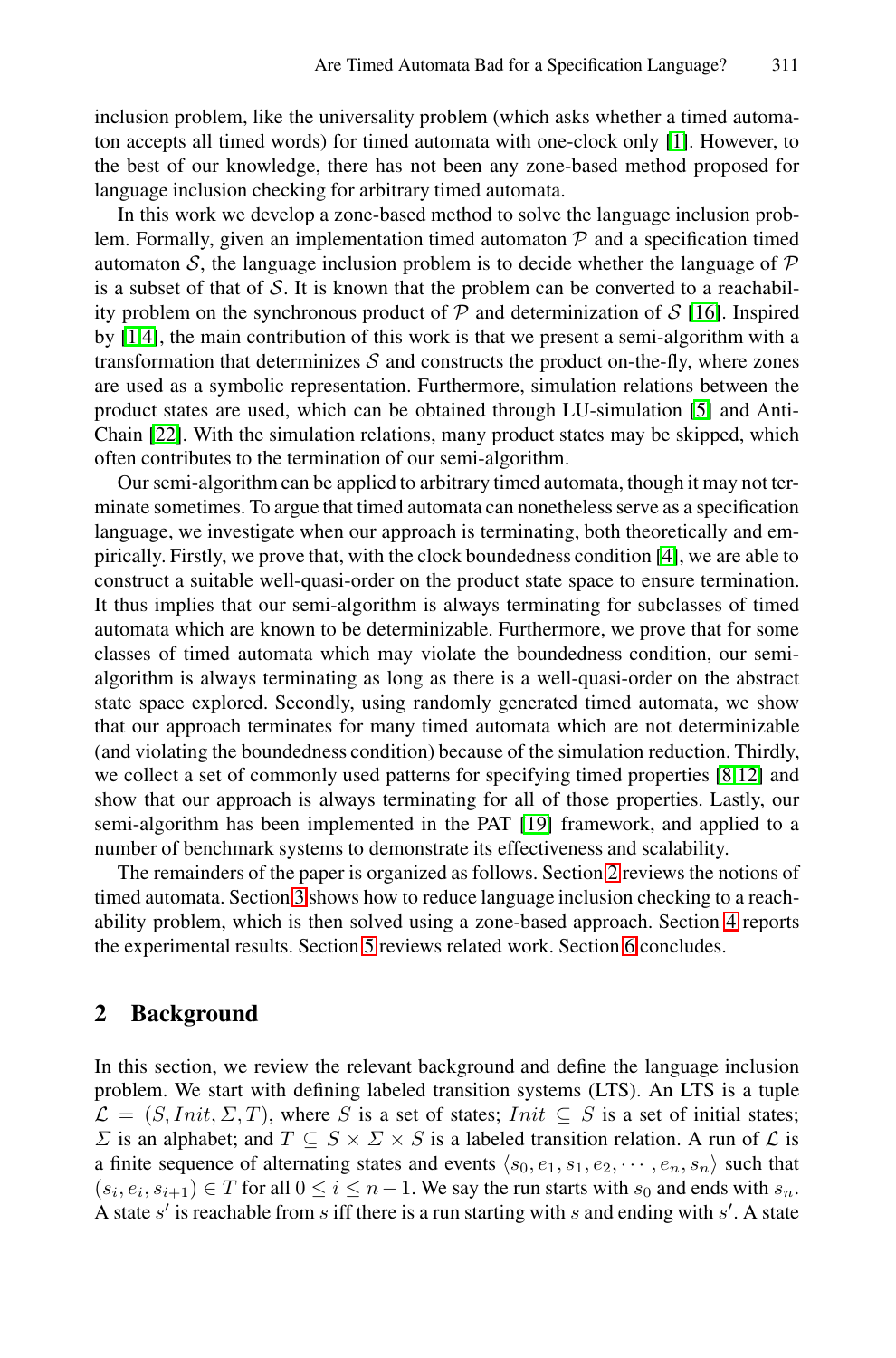is always reachable from itself. A run is rooted if it starts with a state in  $Init$ . A state is reachable [if](#page-14-9) there is a rooted run which ends at the state. Given a state  $s \in S$  and an event  $e \in \Sigma$ , we write  $post(s, e, \mathcal{L})$  to denote  $\{s' | (s, e, s') \in T\}$ [. W](#page-14-0)e write  $post(s, \mathcal{L})$ to denote  $\{s' | \exists e \in \Sigma \cdot (s, e, s') \in T\}$ , i.e., the set of successors of s.

Let  $F \subseteq S$  be a set of target states. G[iven](#page-14-10) two states  $s_0$  and  $s_1$  in S, we say that  $s_0$ is simulated by  $s_1$  with respect to F if  $s_0 \in F$  implies that  $s_1 \in F$ ; and for any  $e \in \Sigma$ ,  $(s_0, e, s'_0) \in T$  implies there exists  $(s_1, e, s'_1) \in T$  such that  $s'_0$  is simulated by  $s'_1$ . In order to check whether a state in F is reachable, if we know that s is simulated by  $s'$ , then  $s$  can be s[kip](#page-14-11)ped during system exploration if  $s'$  has been explored already. This is known as simulation reduction [7].

The origi[nal](#page-14-4) definition of timed automata is finite-state timed Büchi automata  $[2]$ equipped with real-valued clock variables and Büchi accepting condition (to enforce progress). Later, timed safety automata were introduced in [11] which adopt an intuitive notion of progress. That is, instead of having accepting states, each state in timed safety automata is associated with a local timing constraint called a *state invariant*. An automaton can stay at a state as long as the valuation of the clocks satisfies the state invariant. The reader can refer to [9] for the expressiveness of timed safety automata. In the following, we focus on timed safety automata as they are supported in the stateof-art model checker UPPAAL [14] and are often used in practice. Hereafter, they are simply referred to as timed automata.

Let  $\mathbb{R}^+$  be the set of non-negative real numbers. Given a set of clocks C, we define  $\Phi(C)$  as the set of clock constraints. Each clock constraint is inductively defined by:  $\delta := true |x \sim n | \delta_1 \wedge \delta_2 | \delta_1$  where  $\sim \in \{ =, \leq, \geq, \leq, \geq \}$ ; x is a clock in C and  $n \in \mathbb{R}^+$ is a constant. Without loss of generality, we assume that  $n$  is an integer constant. The set of downward constraints obtained with ∼∈ {≤, <} is denoted as Φ≤*,<*(C). A clock valuation v for a set of clocks C is a function which assigns a real value to each clock. A clock constraint can be viewed as the set of clock valuations which satisfy the constraint. A clock valuation v satisfies a clock constraint  $\delta$ , written as  $v \in \delta$ , iff  $\delta$  evaluates to be true using the clock values given by v. For  $d \in \mathbb{R}^+$ , let  $v + d$  denote the clock valuation v' s.t.  $v'(c) = v(c) + d$  for all  $c \in C$ . For  $X \subseteq C$ , let clock resetting notion  $[X \mapsto 0]v$ denote the valuation v' such that  $v'(c) = v(c)$  for all  $c \in C \land c \notin X$ , and  $v'(x) = 0$  for all  $x \in X$ . We write  $C = 0$  to be the clock valuation where each clock  $c \in C$  reads 0.

Formally, a timed automaton is a tuple  $A = (S,Init, \Sigma, C, L, T)$  where S is a finite set of states;  $Init \subseteq S$  is a set of initial states;  $\Sigma$  is an alphabet; C is a finite set of clocks;  $L : S \to \Phi_{\leq,\leq}(C)$  labels each state with an invariant;  $T \subseteq S \times \Sigma \times \Phi(C) \times$  $2^C \times S$  is a labeled transition relation. Intuitively, a transition  $(s, e, \delta, X, s') \in T$  can be fired if  $\delta$  is [sa](#page-3-1)tisfied. After event e occurs, clocks in X are set to zero. The (concrete) semantics of A is an infinite-state LTS, denoted as  $\mathcal{C}(\mathcal{A})=(S_c,Init_c, \mathbb{R}^+ \times \Sigma, T_c)$ such that  $S_c$  is a set of configurations of A, each of which is a pair  $(s, v)$  where  $s \in S$ is a state and v is a clock valuation;  $Init_c = \{(s, C = 0) | s \in Init\}$  is a set of initial configurations; and  $T_c$  is a set of concrete transitions of the form  $((s, v), (d, e), (s', v'))$ such that there exists a transition  $(s, e, \delta, X, s') \in T$ ;  $v + d \in \delta$ ;  $v + d \in L(s)$ ;  $[X \mapsto 0](v + d) = v'$ ; and  $v' \in L(s')$ . Intuitively, the system idles for d time units at state s and then take the transition (generating event  $e$ ) to reach state s'. An example timed automaton is shown in Fig. 1(a). The initial state is  $p_0$ . The automaton has a state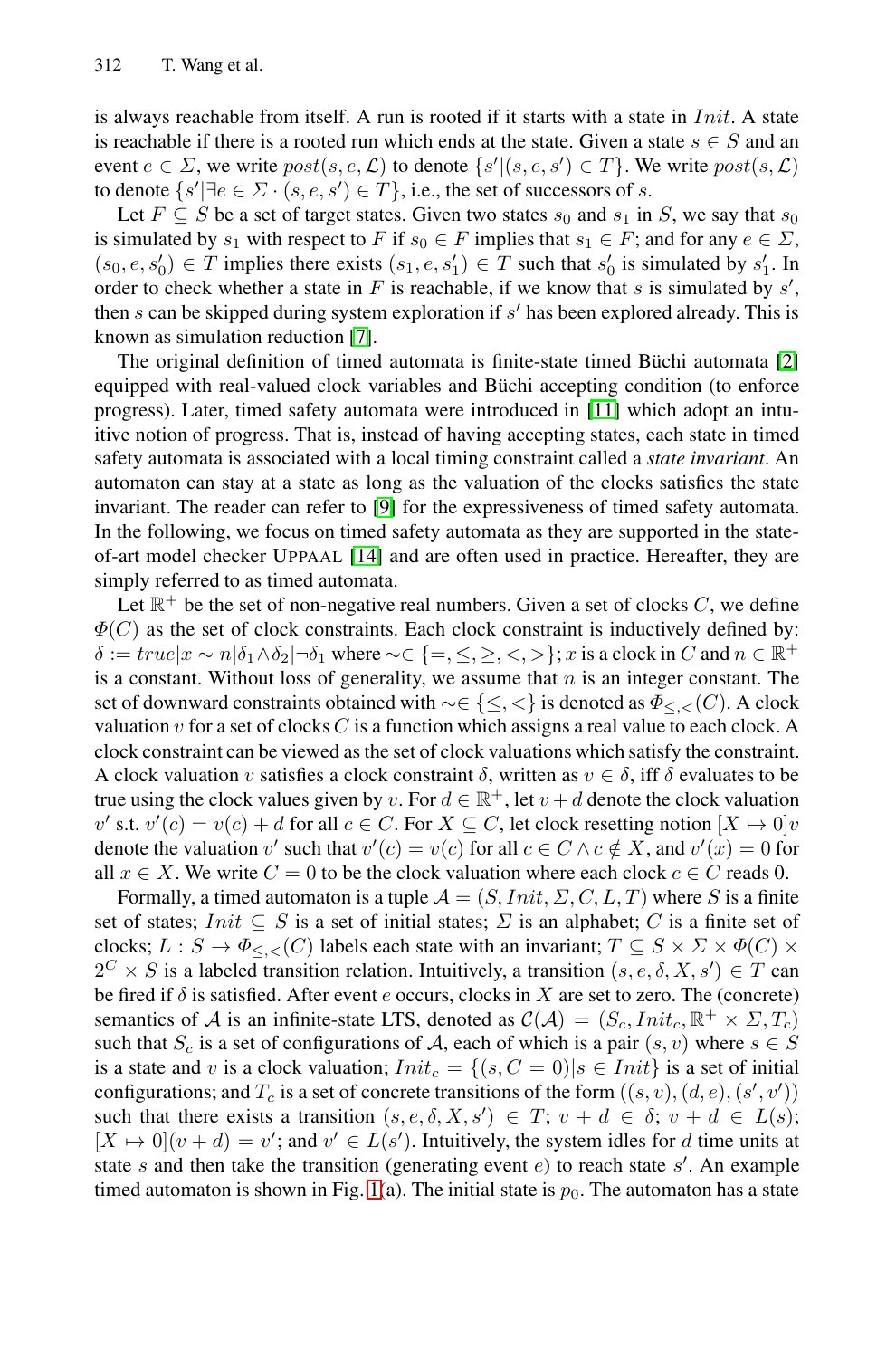

<span id="page-3-1"></span>**Fig. 1.** Timed automata examples

invariant  $x \leq 3$  on state  $p_3$  which implies that if the control is at  $p_3$ , it must transit to the next state before the value of clock  $x$  is larger than 3.

A timed automaton  $A$  is deterministic iff  $Init$  contains only one state and for any two transitions  $(s_0, e_0, \delta_0, X_0, s'_0) \in T$  and  $(s_1, e_1, \delta_1, X_1, s'_1) \in T$ , if  $s_0 = s_1$  and  $e_0 = e_1$ , then  $\delta_0$  and  $\delta_1$  are mutually exclusive. Otherwise, A is non-deterministic. For instance, The timed automaton in Fig.  $1(c)$  is non-deterministic as the two transitions from state  $s_2$  are both labeled with  $a$  and the guards are not mutually exclusive.

Given  $\langle (s_0, v_0), (d_1, e_1), (s_1, v_1), (d_2, e_2), \cdots (s_n, v_n) \rangle$  as a run of  $\mathcal{C}(\mathcal{A})$ , we can obtain a timed word:  $\langle (D_1, e_1), (D_2, e_2), \cdots, (D_n, e_n) \rangle$  so that  $D_i = \sum_{j=1}^i d_j$  for all  $1 \leq i \leq n$ . We define the  $\mathcal{L}(\mathcal{A}, (s, v))$  to be the set of timed words obtained from the set of all runs starting with  $(s, v)$ . The language of A, written as  $\mathcal{L}(\mathcal{A})$ , is defined as the language obtained from any rooted run of A. Two timed automata are equivalent if they define the same language. In practice, a system model is often composed of several automata executing in parallel. We skip the details on parallel composition of timed automata and remark our approach in this work applies to networks of timed automata. The language inclusion checking problem is then defined as follows. Given a timed automaton P and a timed automaton S, [h](#page-3-1)ow do we check whether  $\mathcal{L}(\mathcal{P}) \subset \mathcal{L}(\mathcal{S})$ ?

<span id="page-3-2"></span><span id="page-3-0"></span>In order to simplify the presentation in later sections, we first transform a given [t](#page-3-1)imed automaton to an equivalent one without state invariants, which will not affect our approach. The idea is to move the state invariants to transition guards. Given a timed automaton A and a state s with state invariant  $L(s)$ , we construct a timed automaton  $A'$ with the following two steps. Firstly, if  $(s, e, \delta, X, s')$  is a transition from s, change it to  $(s, e, \delta \wedge L(s), X, s')$ . Secondly, if  $(s', e, \delta, X, s)$  is a transition leading to s, for any clock constraint of the form  $x \sim n$  where  $\sim \in \{\leq, <\}$  in  $L(s)$ , if  $x \notin X$ , conjunct  $\delta$ with  $x \sim n$ . For instance, given the timed automaton in Fig. 1(a), we construct the timed automaton in Fig. 1(b). The state invariant  $x \leq 3$  of state  $p_3$  is added to the transition from  $p_2$  to  $p_3$  and the transition from  $p_3$  to  $p_0$ . By a simple argument, it can be shown that  $\mathcal{L}(\mathcal{A}) = \mathcal{L}(\mathcal{A}')$ . N[ot](#page-3-2)ice that this transformation is not sound if the language of a timed automaton is defined differently, e.g., with a non-Zenoness assumption. In the following, we assume that all timed automata are without state invariants.

## **3 Language Inclusion Checking**

In this section, we present our method on solving the language inclusion checking problem. We fix  $P = (S_p,Init_p, \Sigma_p, C_p, L_p, T_p)$  and  $S = (S_s,Init_s, \Sigma_s, C_s, L_s, T_s)$  to be the two timed automata such that  $S_p$  and  $S_s$  are disjoint as well as  $C_p$  and  $C_s$ .<sup>1</sup>

 $<sup>1</sup>$  The proofs in this section can be found at</sup>

http://www.comp.nus.edu.sg/˜pat/refine ta/paper.pdf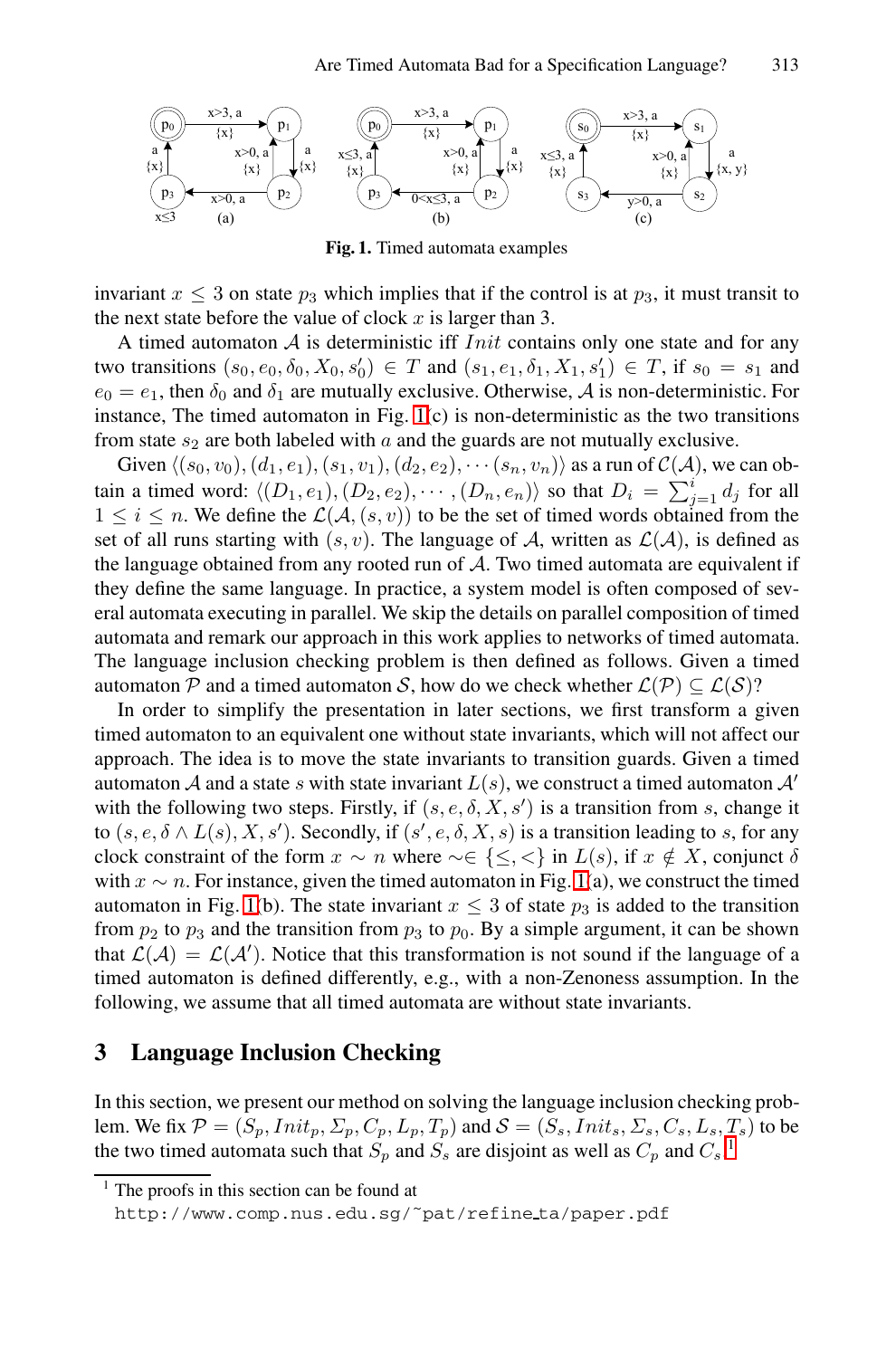<span id="page-4-0"></span>

**Fig. 2.** Unfolding a timed automato[n in](#page-3-1)to an infinite timed tree

#### **3.1 Unfolding Specification**

In our method, we construct on-the-fly an unfolding of  $S$  in the form of an infinite timed tree which is equivalent to S. The idea is adopted from the approach in [4]. Before we present the formal definition, we illustrate the unfolding using an example. Fig. 2 shows the infinite timed tree after unfolding the automaton shown in Fig. 1(c). The idea is to introduce a fresh clock at every level and use the newly introduced clocks to replace ordinary clocks, i.e.,  $x$  and  $y$  in this example. The benefit of doing this becomes clear later. At level 0, we [are](#page-3-1) at state  $s_0$  and introduce a clock  $z_0$ . Now since clock x and clock y are started at the same time as  $z_0$  and the clocks will not be reset before the transition from  $s_0$  takes place, we can use  $z_0$  to replace x and y in the transition guard from  $s_0$  at level 0 to  $s_1$  at level 1. Because at level 0, the reading of clock  $z_0$  is relevant to the future system behavior, we say that  $z_0$  is active. In the tree, we label every node with a pair  $(s, A)$  where s is a state and A is a set of active clocks. Notice that not all clocks are active. For instance, clock  $z_0$  and clock  $z_1$  are no longer active at level 2.

One transition from the level 0 node leads to the node of level 1, corresponding to the transition from state  $s_0$  to state  $s_1$  in Fig. 1(c). The clock constraint  $x > 3$  is rewritten to  $z_0 > 3$  using only active clocks from the source node. A fresh clock  $z_1$  is introduced along the transition. Notice that the node at level 1 is labelled with a set of two active clocks.  $z_1$  is active at state  $s_1$  at level 1 since it can be used to replace clock x which is reset along the transition, whereas  $z_0$  is active because it is used to replace clock y which is not reset along the transition. The set of active clocks of the node at level 2 is a singleton  $z_2$  since both of the clocks x and y are reset along the transition.  $z_0$  and  $z_1$ are not active as their reading is irrelevant to future transitions from  $s_2$ . Following the same construction, we build the tree level by level.

In the following, we define the unfolding of S. Let  $Z = \langle z_0, z_1, z_2, \dots \rangle$  be an infinite sequence of clocks. The unfolding  $S$  is an infinite timed tree, which can be viewed as a timed automaton  $S_{\infty} = (St_{\infty},Init_{\infty}, \Sigma_{\infty}, Z, T_{\infty})$  with infinitely many states. Furthermore, we assume that  $S_{\infty}$  is associated with function *level* such that *level*(*n*) is the level of node n in the tree for all  $n \in St_{\infty}$ . A state n in  $St_{\infty}$  is in the form of  $(s, A)$  where  $s \in S_s$  and A is a set of clocks. Given any state n, we define a function  $f_n: C_s \mapsto Z$  which maps ordinary clocks in  $C_s$  to active clocks in Z. In an abuse of notations, given a clock constraint  $\delta$  on  $C_s$ , we write  $f_n(\delta)$  to denote the clock constraint obtained by replacing clocks in  $C_s$  with those in  $Z$  according to  $f_n$ . Given any state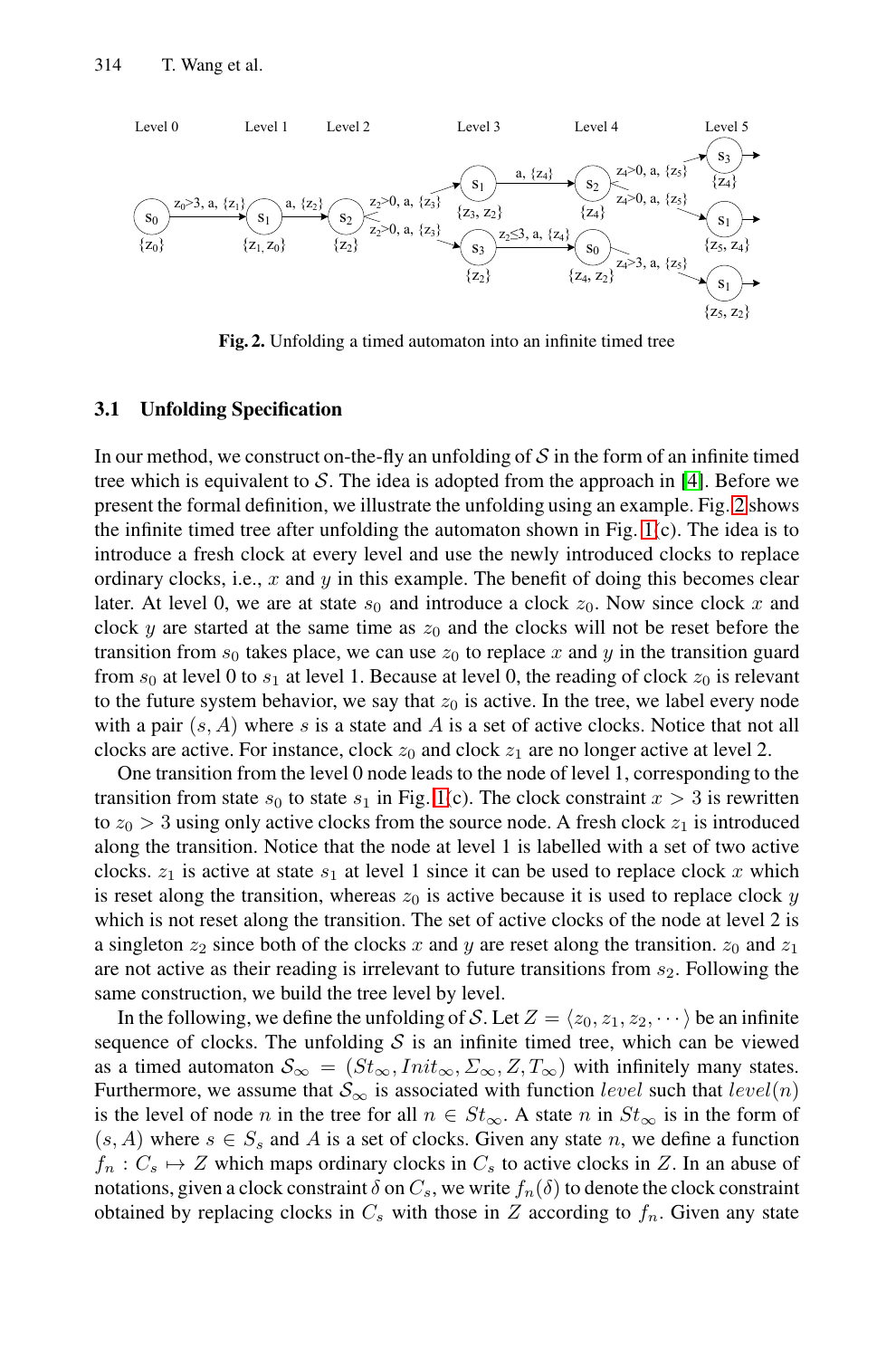$n = (s, A)$ , we define A to be  $\{f_n(c)|c \in C_s\}$ . The initial states  $Init_{\infty}$  and transition relation  $T_{\infty}$  are unfolded as follows.

- **−** For any  $s \in Init_s$ , there is a level-0 node  $n = (s, \{z_0\})$  in  $St_{\infty}$  with level(n) = 0,  $f_n(c) = z_0$  for all  $c \in C_s$ .
- **–** For each node  $n = (s, A)$  at level i and for each transition  $(s, e, \delta, X, s') \in$  $T_s$ , we add a node  $n' = (s', A')$  at level  $i + 1$  such that  $f_{n'}(c) = f_n(c)$  if  $c \in C_s \setminus X$ ,  $f_{n'}(c) = z_{i+1}$  if  $c \in X$ ; *level*( $n'$ ) =  $i + 1$ . We add a transition  $(n, e, f_n(\delta), \{z_{i+1}\}, n')$  to  $T_{\infty}$  $T_{\infty}$ .

Note that transitions at the same level have the same set of resetting clocks, which contains one clock. Given a node  $n = (s, A)$  in the tree, observe that not every clock x in  $A$  is active as the clock may never be used to guard any transition from  $s$ . Hereafter, we assume that inactive clocks are always removed.

#### **3.2 Zone Abstraction for Language Inclusion Checking**

It can be shown that S and  $S_{\infty}$  are equivalent [4]. Intuitively, S and  $S_{\infty}$  have the same language, thus the language inclusion problem can be converted to the language inclusion problem between  $\mathcal P$  and  $\mathcal S_{\infty}$ . To solve the problem, we have to deal with two sources of infinity. One is that there are infinitely many clocks and the other is there are infinitely many clock valuations for each clock. In the following, we tackle the latter with zone abstraction [14].

In this work, we define a zone (which may or may not be convex) as the maximum [set](#page-4-0) of clock valuations satisfying a clock constraint. Given a clock constraint  $\delta$ , let  $\delta^{\uparrow}$ denote the zone reached by delaying an arbitrary amount of time. For  $X \subseteq C$ , let  $[X \mapsto 0]\delta$  denote the zone obtained by setting clocks in X to 0; and let  $\delta[X]$  denote the projection of  $\delta$  on X.

We define an LTS  $\mathcal{Z}_{\infty} = (S,Init, \Sigma, T)$ , which is a zone graph generated from the synchronous product of P and the determinization of  $S_{\infty}$ . A state in S is an abstract configuration of the form  $(s_p, X_s, \delta)$  such that  $s_p \in S_p$ ;  $X_s$  is a set of nodes in  $S_{\infty}$  as defined in Section 3.1; and  $\delta$  is a clock constraint. Recall that a state of  $S_{\infty}$  is of the form  $(s<sub>s</sub>, A)$  where  $s<sub>s</sub> \in S<sub>s</sub>$  and A is a set of active clocks. Given a set of states  $X<sub>s</sub>$  of  $S<sub>\infty</sub>$ , we write  $Act(X<sub>s</sub>)$  to denote the set of all active clocks, i.e.,  ${c \in \exists (s<sub>s</sub>, A) \in X<sub>s</sub> \cdot c \in A}$ .  $\delta$  constraints all clocks in  $Act(X_s)$ .

The *Init* of the zone graph is defined as:  $\{(s_p,Init_\infty, (Act(Init_\infty) = 0)^\uparrow)|s_p \in$  $Init_p$ .  $\Sigma$  equals to  $\Sigma_p$ . Next, we define T by showing how to generate successors of a given abstract configuration  $(s_p, X_s, \delta)$ . For every state  $(s_s, A) \in X_s$ , let  $T_\infty(e, X_s)$  be the set of transitions in  $T_{\infty}$  which start with a state in  $X_s$  and are labeled with event e. Notice that the guard conditions of transitions in  $T_{\infty}(e, X_s)$  may not be mutually exclusive. We define a set of constraints  $Cons(e, X_s)$  such that each element in  $Cons(e, X_s)$ is a constraint which conjuncts, for each transition in  $T_\infty(e, X_s)$ , either the transition guard or its negation. Notice that elements in  $Cons(e, X_s)$  are by definition mutually exclusive. Given  $(s_p, X_s, \delta)$  and an outgoing transition  $(s_p, e, g_p, X_p, s'_p)$  from  $s_p$  in  $P$ , for each  $g \in Cons(e, X_s)$  we generate a successor  $(s_p', X_s', \delta')$  as follows.

**−** For any state  $(s_s, A) \in X_s$  and any transition  $((s_s, A), e, g_s, Y, (s'_s, A')) \in T_\infty$ , if  $\delta \wedge g_p \wedge g \wedge g_s$  is not false, then  $(s'_s, A') \in X'_s$ .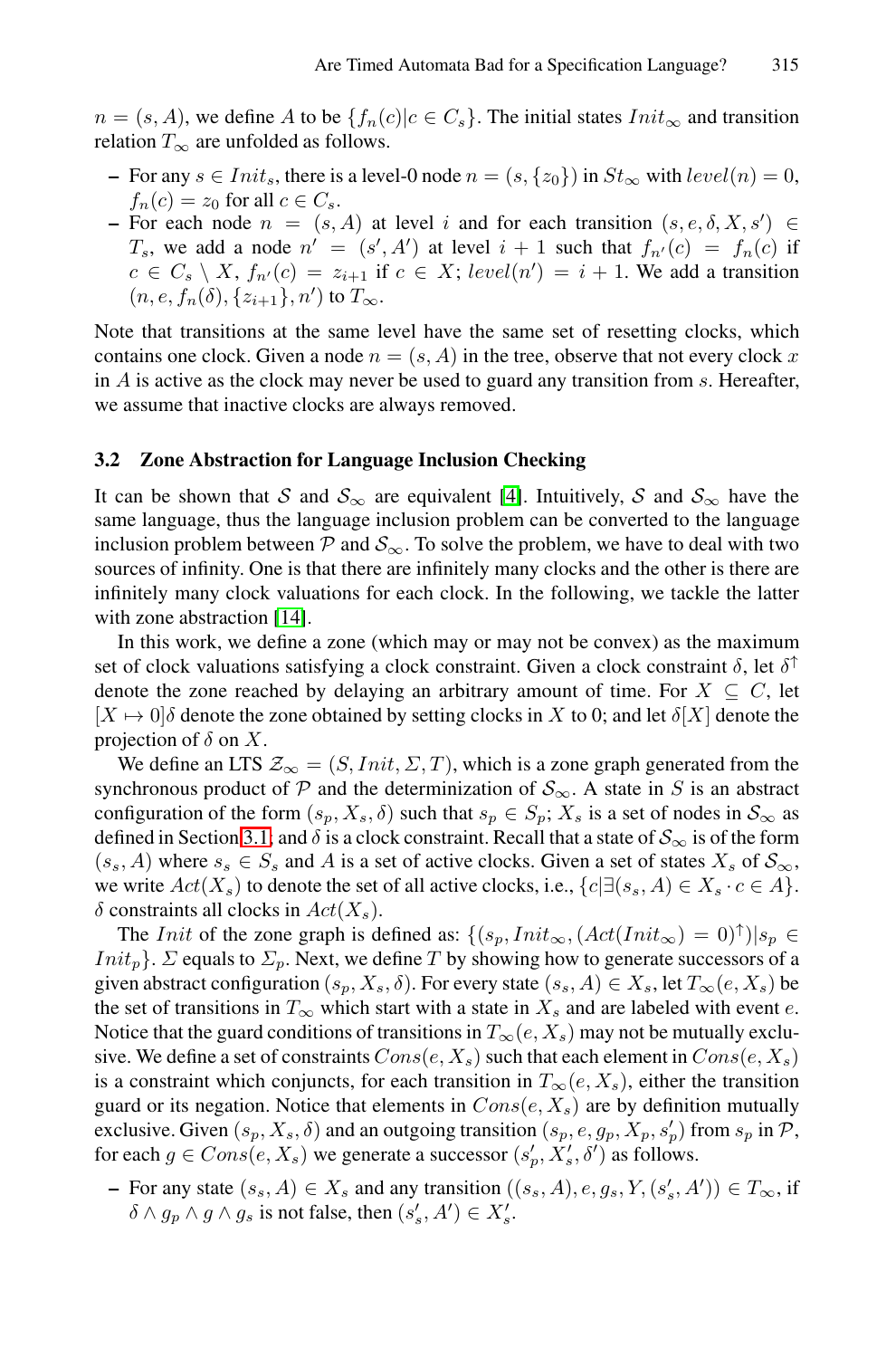<span id="page-6-0"></span>

**Fi[g](#page-6-0). 3.** Zon[e](#page-6-0) graphs: (a)  $\mathcal{Z}_{\infty}$  and (b)  $\mathcal{Z}_{r}^{LU}$ 

**–** All states in  $X_s$  are at the same level and thus all transitions in  $T_\infty(e, X_s)$  have the same resetting clock. Let Y be that clock and  $\delta' = ([Y \cup X_p \mapsto 0](\delta \wedge g \wedge g_p))^{\uparrow}$ . **–** The transition from  $(s_p, X_s, \delta)$  to  $(s'_p, X'_s, \delta')$  is labeled with the tuple  $(e, g_p \wedge$  $g, X_p \cup Y$ ).

We illustrate the above using the example in Fig. 3(a). Given the abstract configuration in level 4, which is  $(p_2, \{(s_2, \{z_4\}), (s_0, \{z_4, z_2\})\}, 0 \leq x = z_4 < z_2 \land z_4$  $z_2 - x \leq 3 \wedge z_2 - z_4 \leq 3$  $z_2 - x \leq 3 \wedge z_2 - z_4 \leq 3$  $z_2 - x \leq 3 \wedge z_2 - z_4 \leq 3$ . As shown in Fig. 2, there are two transitions from state  $(s_2, \{z_4\})$  which are labeled with event a and one from state  $(s_0, \{z_4, z_2\})$ , which makes up  $T_s(a, \{(s_2, \{z_4\}), (s_0, \{z_4, z_2\})\})$ . The two transitions from  $(s_2, \{z_4\})$  have the same guard  $z_4 > 0$  and the on[e f](#page-6-0)rom  $(s_0, \{z_4, z_2\})$  has the guard  $z_4 > 3$ . The set Cons(e, X<sub>s</sub>) contains the following constraints:  $z_4 > 0 \land z_4 > 3$ ,  $z_4 \leq 0 \land z_4 > 3$ ,  $z_4 > 0 \wedge z_4 \leq 3$ , and  $z_4 \leq 0 \wedge z_4 \leq 3$ . Taking the transition form  $p_2$  to  $p_1$  as an example, we generate four potential successors for each of constraints in  $Cons(e, X_s)$ , as shown above. Two of them are infeasible as the result[ant](#page-6-0) constraints are false. The rest two are shown in Fig. 3(a) (the first two from left at level 5). Since  $z_2$  is no longer active for the second successor, the clock constraint of the second successor is modified to  $0 \leq x = z_5 < z_4 \wedge z_4 - x \leq 3 \wedge z_4 - z_5 \leq 3$  so as to remove constraints on  $z_2$ . Similarly, we can generate other configurations in Fig. 3(a).

In the following, we reduce the language inclusion checking problem to a reachability problem in  $\mathcal{Z}_{\infty}$ . Notice that one of constraints in  $Cons(e, X_s)$  conjuncts the negations of all guards of transitions in  $T_\infty(e, X_s)$ . Let us denote the constraint as neg. For instance, given the same abstract state in the middle of level 4 in Fig. 3(a), the constraint neg in  $Cons(e, X_s)$  is:  $z_4 \leq 0 \land z_4 \leq 3$ , which is equivalent to  $z_4 \leq 0$ . Conjuncted with the guard condition  $x > 0$  and the initial constraint  $0 \le x = z_4$  $z_2 \wedge z_2 - x \leq 3 \wedge z_2 - z_4 \leq 3$ , it becomes false and hence no successor is generated for  $neg$ . Given  $neg$ , assume the corresponding successor is  $(s_p', X_s', \delta')$ . It is easy to see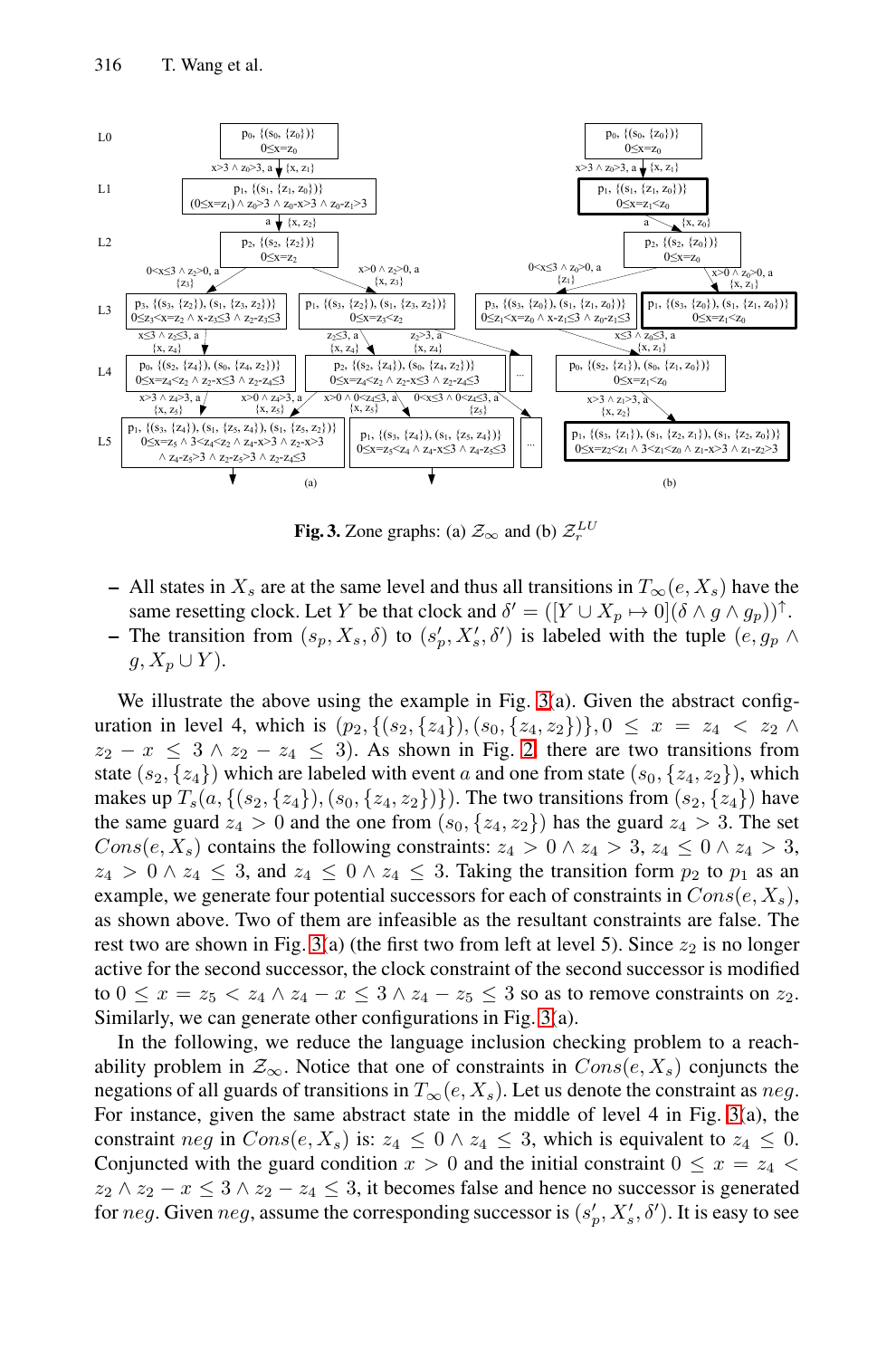that  $X'_s$  is empty. If  $\delta'$  is not false, intuitively there exists a time point such that  $\mathcal P$  can perform  $e$  whereas  $S$  cannot, which implies language inclusion is not true. Thus, we have the following theorem.

**Th[e](#page-6-0)orem 1.**  $\mathcal{L}(\mathcal{P}) \subseteq \mathcal{L}(\mathcal{S})$  *iff there is no reachable state*  $(s_p, \emptyset, \delta)$  *in*  $\mathcal{Z}_{\infty}$ .

Theorem 1 therefore reduces our language inclusion problem to a reachability problem on  $\mathcal{Z}_{\infty}$ . If a st[ate](#page-6-0) in the form of  $(s_p, \emptyset, \delta)$  is reac[ha](#page-6-0)ble, then we can conclude that the la[ng](#page-6-0)uage inclusion is false. The remaining problem is that there may be infinitely many clocks. In the following, we show how to reduce the number of clocks, which is inspired by [4]. Intuitively, given any abstract state  $(s_p, X_s, \delta)$  in the zone graph  $\mathcal{Z}_\infty$ , instead of always using a new clock in  $Z$ , we can reuse a clock which is not currently active, or equivalently not in  $Act(X<sub>s</sub>)$ . For instance, given the state on level 1 in Fig. 3(a), there are two active clocks  $z_0$  and  $z_1$ . For the successor of this state on level 2, instead of using  $z_2$ , we can reuse  $z_0$  and systematically rename  $z_2$  to  $z_0$  afterwards. The result of renaming is shown partially in Fig. 3(b) (notice that some zones in Fig. 3(b) are different from the ones in Fig. 3(a) and some states have been removed, because of simulation reduction shown next). We denote the zone graph after renaming as  $\mathcal{Z}_r$ . We also denote the successors of an abstract state ps in  $\mathcal{Z}_r$  as  $post(ps, \mathcal{Z}_r)$ . By a simple argument, it can be shown that there is a r[ea](#page-14-6)chable state  $(s_p, \emptyset, \delta)$  in  $\mathcal{Z}_{\infty}$  iff there is a reachable state  $(s_p', \emptyset, \delta')$  in  $\mathcal{Z}_r$ .

#### **3.3 Simulation Reduction**

We have so far reduced the language inclusion checking problem to a reachability problem in the potentially infinite-state LTS  $\mathcal{Z}_r$ . Next, we reduce the size of  $\mathcal{Z}_r$  by exploring simulation relation between states in  $\mathcal{Z}_r$ . We first extend the lower-upper bounds (hereafter LU-bounds) simulation [rel](#page-6-0)ation defined in [5] to language inclusion checking.

We define two functions L and U. Given a state s in  $\mathcal{Z}_r$  and a clock  $x \in C_p \cup$ Z, we perform a depth-first-search to collect all transitions reachable from s without going through a transition which resets x. Next, we set  $L(s, x)$  (resp.  $U(s, x)$ ) to be the maximal constant k such that there exists a constraint  $x > k$  or  $x \ge k$  (resp.  $x < k$  or  $x \leq k$ ) in a guard of those transitions. If such a constant does not exist, we set  $L(s, x)$ (resp.  $U(s, x)$ ) to  $-\infty$ . We remark that  $L(s, x)$  is always the same as  $U(s, x)$  for a clock in Z because both guard conditions and their negations are used in constructing  $\mathcal{Z}_r$ . For instance, if we denote the state at level 0 in Fig. 3(b) as  $s<sub>0</sub>$ , which can be seen as the initial state in  $\mathcal{Z}_r$ , the function L is then defined such that  $L(s_0, x)=3, L(s_0, z_0)=3.$ 

Next, we define a relation between two zones using the LU-bounds and show that the relation constitutes a simulation relation. Given two clock valuations  $v$  and  $v'$  at a state s and the two functions L and U, we write  $v \preccurlyeq_{LU} v'$  if for each clock c, either  $v'(c) = v(c)$  or  $L(s, c) < v'(c) < v(c)$  or  $U(s, c) < v(c) < v'(c)$ . Next, given two zones  $\delta_1$  and  $\delta_2$ , we write  $\delta_1 \preccurlyeq_{LU} \delta_2$  to denote that for all  $v_1 \in \delta_1$ , there is a  $v_2 \in \delta_2$ such that  $v_1 \preccurlyeq_{LU} v_2$ . The following shows that  $\preccurlyeq_{LU}$  constitutes a simulation relation.

**Lemma 1.** *Let*  $(s, X, \delta_i)$  *where*  $i \in \{0, 1\}$  *be two states of*  $\mathcal{Z}_r$  *and* F *be the set of states*  $\{ (s', \emptyset, \delta') \}$  *in*  $\mathcal{Z}_r$  (s, X,  $\delta_1$ ) *simulates* (s, X,  $\delta_0$ ) *w t* F if  $\delta_0 \preceq_{LU} \delta_1$  $\{(s', \emptyset, \delta')\}$  *in*  $\mathcal{Z}_r$ *.*  $(s, X, \delta_1)$  *simulates*  $(s, X, \delta_0)$  *w.r.t.*  $F$  *if*  $\delta_0 \preccurlyeq_{LU} \delta_1$ *.*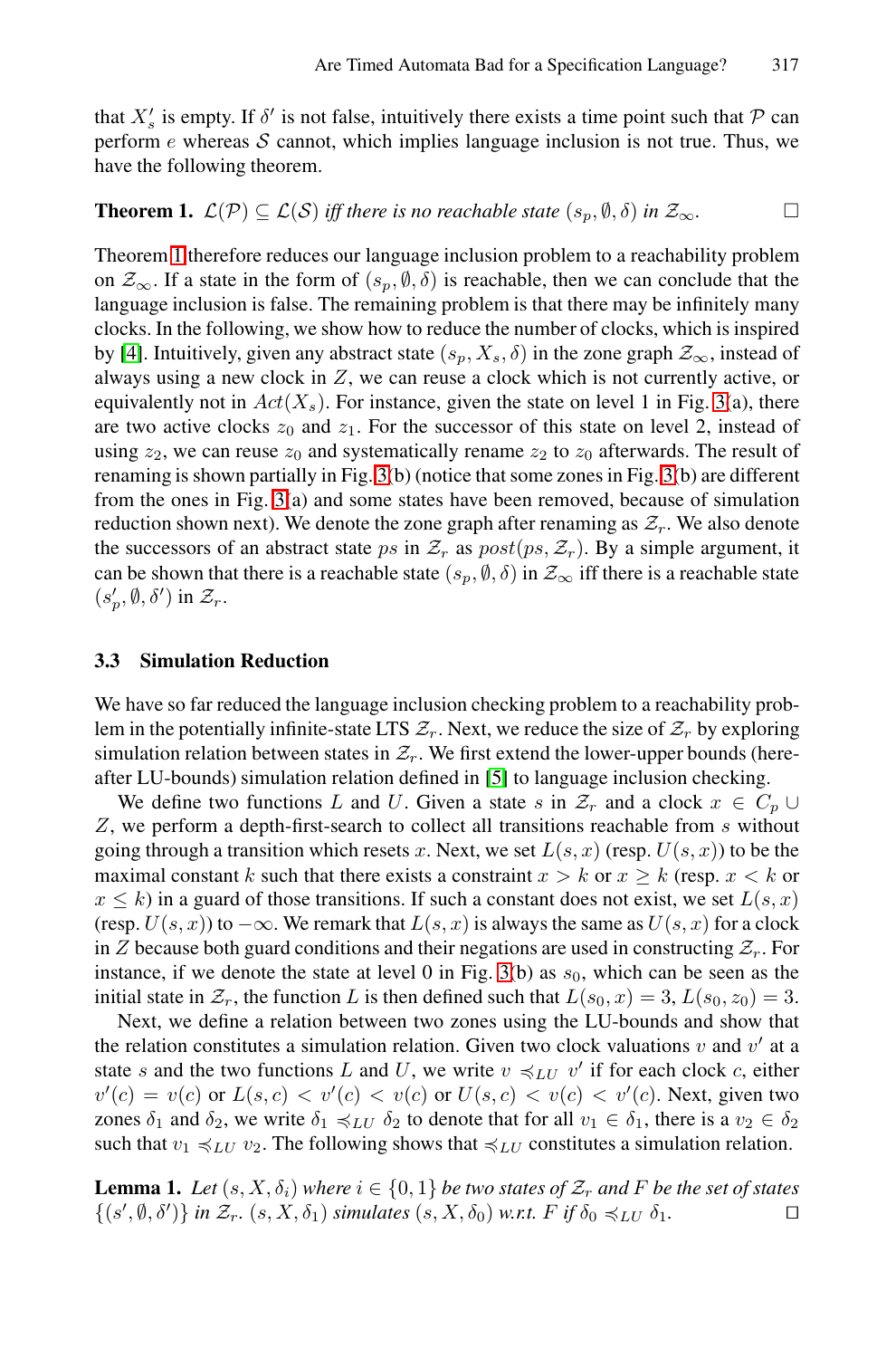With the above lemma, given an abstract state  $(s, X, \delta)$  $(s, X, \delta)$  [of](#page-6-0)  $\mathcal{Z}_r$ , we can enlarge the time constraint  $\delta$  so as to include all clock valuations which are simulated by some valuations in  $\delta$  w[itho](#page-15-4)ut changing the result of reachability analysis. In the following, we write LU( $\delta$ ) to denote the set  $\{v | \exists v' \in \delta \cdot v \preccurlyeq_{LU} v'\}^2$ . We construct an LTS, denoted as  $\mathcal{Z}_r^{LU}$  which replaces each state  $(s, X, \delta)$  in  $\mathcal{Z}_r$  with  $(s, X, LU(\delta))$ . We denote the successors of a state ps in  $\mathcal{Z}_r^{LU}$  as  $post(ps, \mathcal{Z}_r^{LU})$ . By a simple argument, we can show that there is a reachable state  $(s, \emptyset, \delta)$  in  $\mathcal{Z}_r$  iff there is a reachable state  $(s', \emptyset, \delta')$  in  $Z_r^{LU}$ . For instance, given the  $Z_r$  after renaming  $Z_\infty$  shown in Fig. 3(a), Fig. 3(b) shows the corresponding  $\mathcal{Z}_r^{LU}$ .

Next, we incorporate another simulation relation in our work which is inspired by the Anti-Chain algorithm [22]. The idea is that given two abstract states  $(s, X, \delta)$  and  $(s', X', \delta')$  of  $\mathcal{Z}_r^{LU}$ , we can infer a simulation relation by comparing X and X'. One problem is that states in X and  $X'$  may have different sets of active clocks. The exact names of the clocks however do not matter semantically. In order to compare X and X' (and compare  $\delta$  and  $\delta'$ ), we define clock mappings. A mapping from  $Act(X')$  to  $Act(X)$  is a injection function  $f:Act(X') \to Act(X)$  which maps every clock in  $Act(X')$  to one in  $Act(X)$ . We write  $X' \subseteq_f X$  if there exists a mapping f such that for all  $(s'_s, A') \in X'$ , there exists  $(s_s, A) \in X$  such that  $s_s = s'_s$  and for all  $x \in A'$ ,  $f(x) \in A$ . Notice that there might be clocks in  $Act(X)$  which are not mapped to. We write  $range(f)$  to denote the set of clocks which are mapped to in  $Act(X)$ . With an abuse of notations, given a constraint  $\delta'$  constituted by clocks in  $Act(X')$ , we write  $f(\delta')$  to denote the constraint obtained by renaming the clocks accordingly to f. We write  $\delta \subseteq_f \delta'$  if  $\delta[range(f)] \subseteq f(\delta')$ , i.e., the clock valuations which satisfy the constraint  $\delta(range(f))$  (obtained by [p](#page-6-0)rojecting  $\delta$  onto clocks in  $Act(X'))$  satisfy  $\delta'$ after clock renaming. Next, we define a r[ela](#page-6-0)tion between two abstract configurations. We write  $(s, X, \delta) \sqsubseteq (s', X', \delta')$  iff the following are satisfied:  $s = s'$  and there exists a mapping f such that  $X' \subseteq_f X$  and  $\delta \subseteq_f \delta'$ . The next lemma establishes that  $\sqsubseteq$  is a simulation relation.

**Lemma 2.** Let  $(s, X, \delta)$  and  $(s', X', \delta')$  be states in  $\mathcal{Z}_r^{\mathcal{LU}}$ . Let  $F = \{(s, \emptyset, \delta_0)\}$  be the  $s$ *et of tar[ge](#page-6-0)t states.*  $(s', X', \delta')$  *simulates*  $(s, X, \delta)$  *w.r.t.*  $F$  *if*  $(s, X, \delta) \sqsubseteq (s', X', \delta')$ .  $\square$ 

For example, let  $ps_0$  denote the state at level 1 in Fig. 3(a). Let  $ps_1$  denote the boldlined state at level 1 and  $ps_2$  denote the one at level 5 in Fig. 3(b). With the LU simulation relation,  $ps_0$  can be replaced by  $ps_1$ . A renaming function f can be defined from clocks in  $ps_1$  to clocks in  $ps_2$ , i.e.,  $f(z_0) = z_1$  and  $f(z_1) = z_2$ . After renaming,  $ps_1$ becomes  $(p_1, \{(s_1, \{z_2, z_1\})\}, 0 \le x = z_2 < z_1)$ . The[re](#page-9-0)fore,  $ps_2 \sqsubseteq ps_1$  and hence we do not need to explore from  $ps_2$ . Similarly, we do not need to explore from the boldlined state at level 3 in Fig. 3(b), namely  $ps_3$ . Notice [th](#page-14-6)at without the LU simulation reduction  $ps_3 \sqsubseteq ps_1$  cannot hold, and the successors of  $ps_3$  must be explored.

## **3.4 Algorithm**

In the following, we present our semi-algorithm. Let  $\mathcal{Z}_r^{LU}$  be the tuple  $(S,Init, \Sigma, T)$ where *Init* is a set  $(int_p,Init_s, LU((C_p = 0 \land z_0 = 0)^{\uparrow}))$ . Algorithm 1 constructs

 $2$  Notice that we may not be able to represent this set as a convex time constraint [5].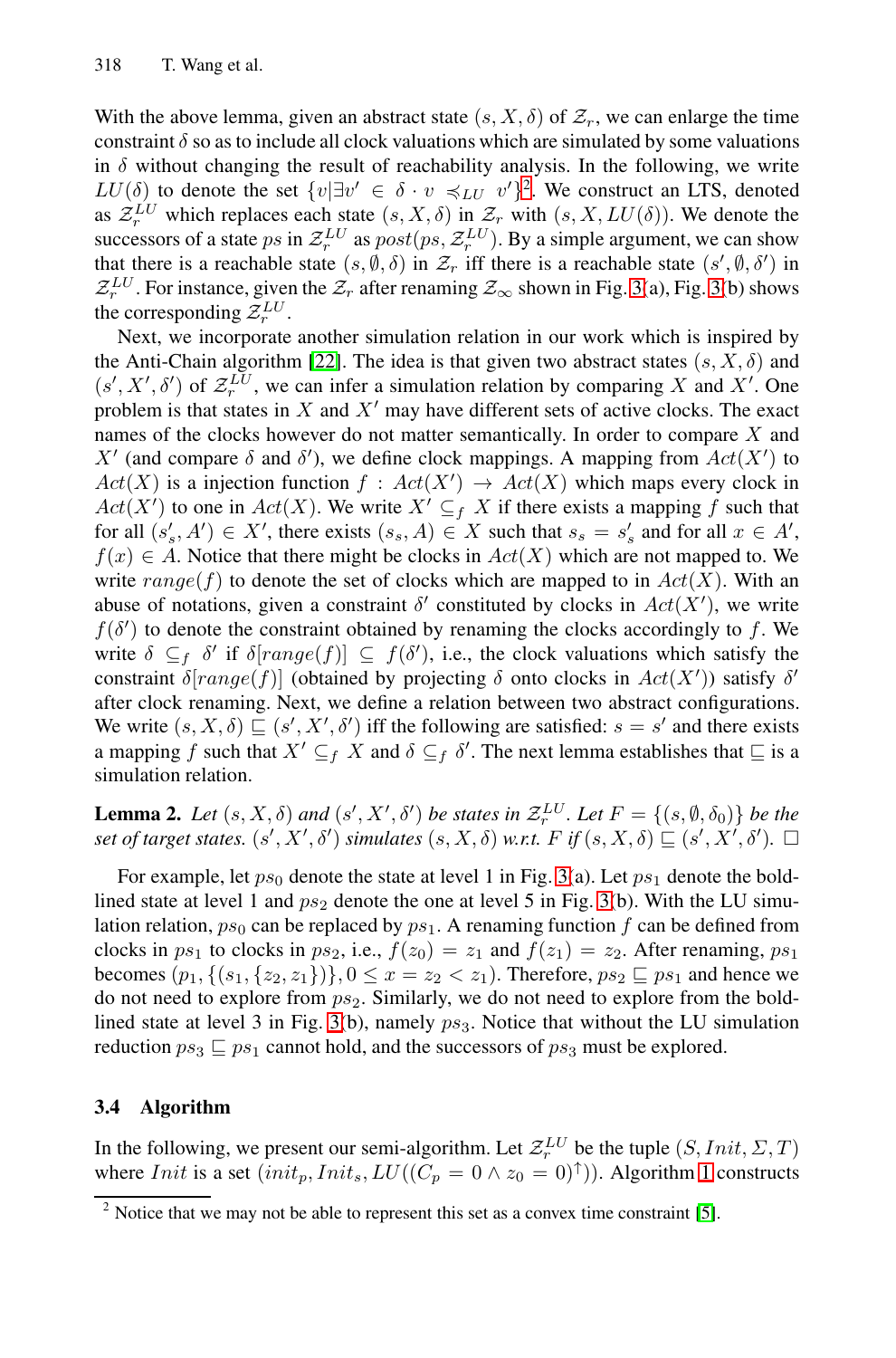<span id="page-9-0"></span>**Algorithm 1.** Language inclusion checking

|     | 1: let working $:=$ Init;                                                                |
|-----|------------------------------------------------------------------------------------------|
|     | 2: let <i>done</i> $:= \emptyset$ :                                                      |
|     | 3: while working $\neq \emptyset$ do                                                     |
| 4:  | remove $ps = (s_p, X_s, \delta)$ from working;                                           |
| 5:  | add ps into <i>done</i> and remove all $ps' \in$ <i>done</i> s.t. $ps' \sqsubseteq ps$ ; |
| 6:  | for all $(s'_p, X'_s, \delta') \in post(ps, \mathcal{Z}_r^{LU})$ do                      |
| 7:  | if $X'_s = \emptyset$ then                                                               |
| 8:  | return false;                                                                            |
| 9:  | end if                                                                                   |
| 10: | if $\nexists ps' \in done$ such that $(s_p', X_s', \delta') \sqsubseteq ps'$ then        |
| 11: | put $(s'_p, X'_s, \delta')$ into working;                                                |
| 12: | end if                                                                                   |
| 13: | end for                                                                                  |
|     | 14: end while                                                                            |
|     | 15: return true;                                                                         |

 $Z_r^{LU}$  on-the-fly while performing reachability analysis with simulation reduction. It maintains two data structures. One is a set *working* which stores states in  $S$  which are yet [to b](#page-15-4)e explored. The other is a set done which contains states which have already been explored. Initially, working is set to be *Init* and *done* is empty. During the loop from line 3 to line 14, each time a state is removed from working and added to done. Not[ice](#page-9-0) that in order to keep *done* small, whenever a state ps is added into *done*, all states which are simulated by *ps* are removed. We generate successors of *ps* at line 6. For each successor, if it is a target state, we return false at line 8. If it is simulated by a state in done, it [is](#page-14-12) [ig](#page-14-12)nored. Otherwise, it is added into working so that it will be explored later. Lastly, we return true at line 15 after exploring all states. We remark that done is an *Anti-Chain* [22] as any pair of states in done is incomparable. The following theorem states that the semi-algorithm always produces correct results.

**Theorem 2.** *Algorithm 1 returns true iff*  $\mathcal{L}(\mathcal{P}) \subseteq \mathcal{L}(\mathcal{S})$ *.*  $\Box$ 

Next, we establish sufficient conditions for the termination of [sem](#page-9-0)i-algorithm with the theorems of *well quasi-order* (WQO [15]). A *quasi-order* (QO) on a set A is a pair  $(A, \preceq)$  where  $\preceq$  is a reflective and transitive binary relation in  $A \times A$ . A QO is a W QO if for each infinite sequence  $\langle a_0, a_1, a_2,... \rangle$  composed of the elements in A, there exists  $i < j$  such that  $a_j \preccurlyeq a_i$ . Theref[ore](#page-14-3) if a  $WQO$  can be found among states in  $\mathcal{Z}_r^{LU}$  with the simulation relation  $\sqsubseteq$ , our semi-algorithm terminates, as stated in the following theorem.

**Theorem 3.** Let S be the set of states of  $\mathcal{Z}_r^{\mathcal{LU}}$ . If  $(S, \sqsubseteq)$  is a WQO, Algorithm 1 is *terminating.* □

The above theorem implies that our semi-algorithm always terminates given the subclass of timed automata satisfying the clock boundedness condition [4], including strongly non-Zeno timed automata, event-clock timed automata and timed automata with integer resets. That is, if the boundedness condition is satisfied,  $\mathcal{Z}_r^{LU}$  has a bounded number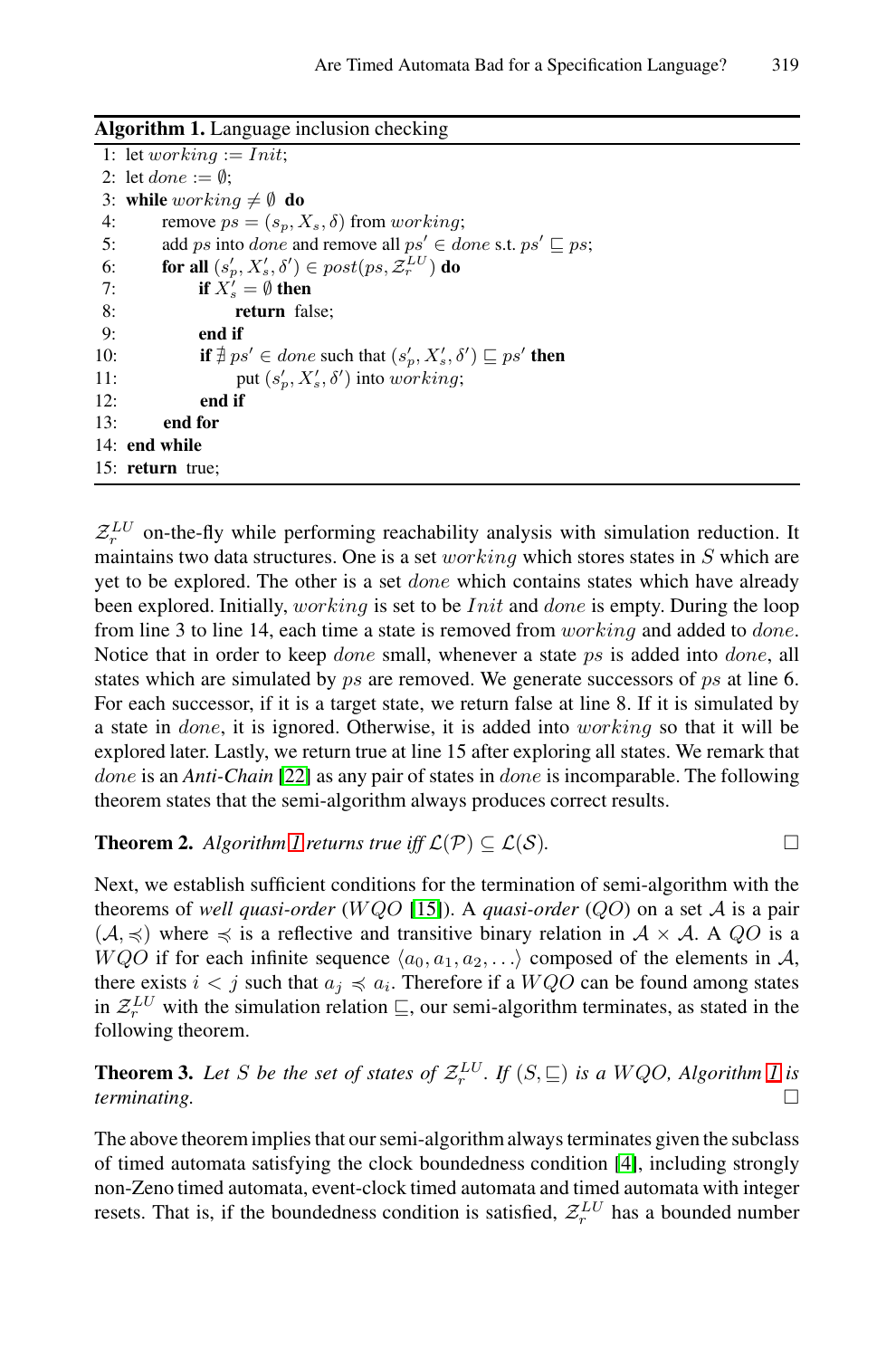<span id="page-10-0"></span>of clocks and if the number of clocks are bounded, obviously the set  $S$  is finite (with maximum ceiling zone normalization). Since  $(S, =)$  is a  $WQO$  if S is finite by a property of  $W Q O$ , and '=' implies ' $\subseteq$ ',  $(S, \subseteq)$  is also a  $W Q O$  for this special case. Furthermore, t[he th](#page-15-3)[e](#page-10-1)orem also shows that the semi-algorithm is terminating for all single-clock timed automata, as a  $WQO$  has been shown in [1], which may not satisfy the boundedness condition.

## **4 Evaluation**

Our method has been implemented with 46K lines of C# code and integrated into the PAT model checker  $[19]$ <sup>3</sup>. We remark that in our setting, a zone may not be convex (for [in](#page-14-7)[stan](#page-14-8)ce, due to negation used in constructing  $\mathcal{Z}_r$ ) and thus cannot be represented as a single difference bound matrix (DBM). Rather it can be represented either as a difference bound logic formula, as shown in [3], or as a set of DBMs. In this work, the latter approach is ad[op](#page-14-7)[ted](#page-14-8) for the efficiency reason. In the following, we evaluate our approach in order to answer three research questions. All experiment data are obtained using a PC with Intel(R) Core(TM) i7-2600 CPU at 3.40 GHz and 8.0 GB RAM.

The first question is: are timed automata good to specify commonly used timed properties? That is, if timed automata are used to model the properties, will our semialgorithm terminate? In [8,12], the authors summarized a set of commonly used patterns for real-time properties. Some of the patterns are shown below where  $a, b, c$  are events;  $x$  is a clock and  $h$  denotes all the other events. Most of the patterns are self-explanatory and therefore we refer to the readers to [8,12] for details. We remark that although the patterns below are all single-clock timed automata, a specification may be the parallel composition of multiple patterns and hence have multiple clocks. Observe that all timed automata below are deterministic except  $(q)$ . A simple investigation shows that  $(q)$  satisfies the clock boundedness condition and hence our semi-algorithm terminates for all the properties below.

<span id="page-10-1"></span>

The second question is: is the semi-algorithm useful in practice? That is, given a real-world system, is it scalable? In the following, we model and verify benchmark

PAT and the experiment details can be found at

http://www.comp.nus.edu.sg/˜pat/refine ta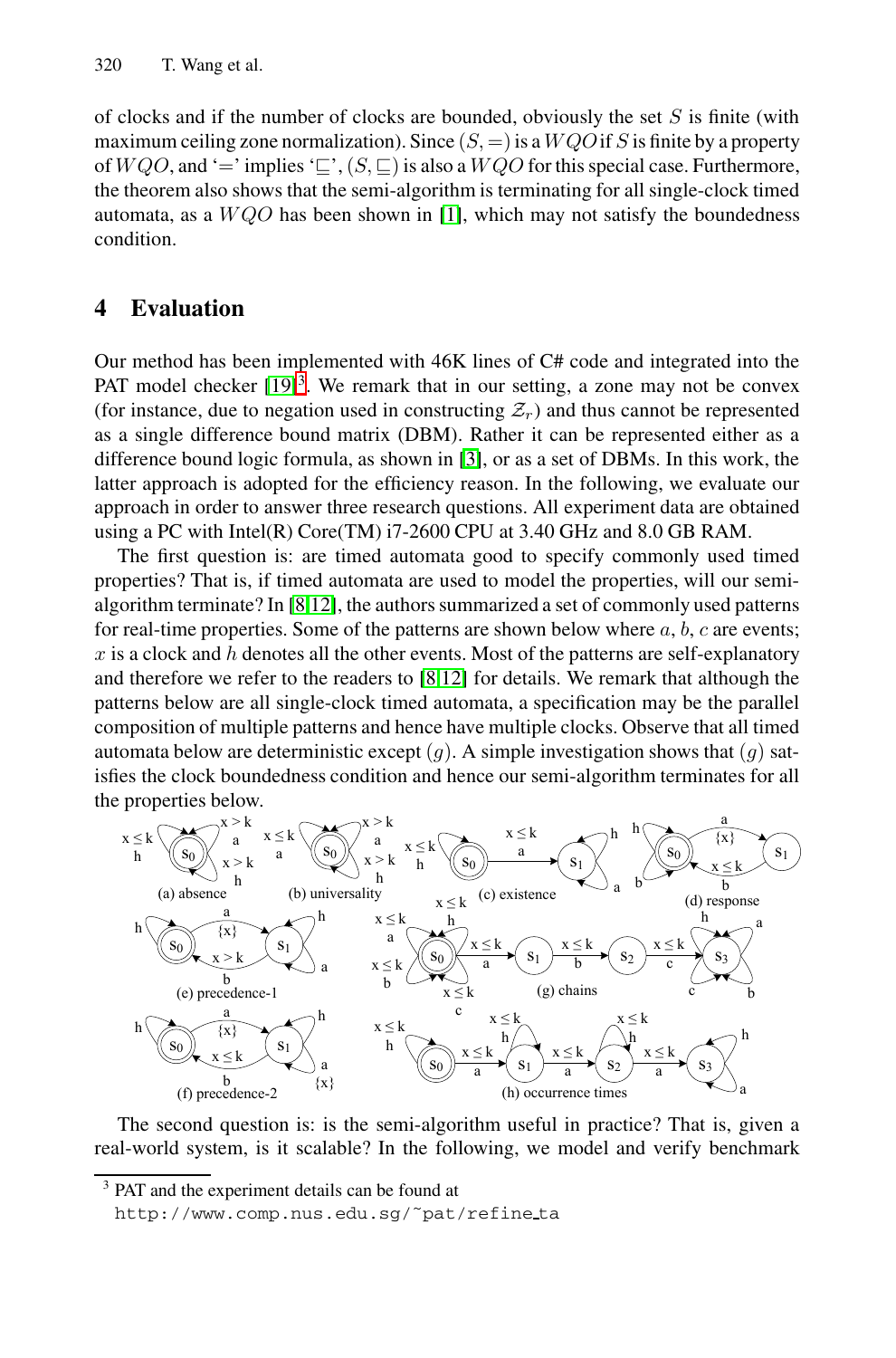| System                 | $\left C_{s}\right $ | Det  | $\sqsubset +LU$ |         | LU    |        |                | ╚      |        |        |       |
|------------------------|----------------------|------|-----------------|---------|-------|--------|----------------|--------|--------|--------|-------|
|                        |                      |      | stored          | total   | time  | stored | total          | time   | stored | total  | time  |
| Fischer*8              | 1                    | Yesl | 91563           | 224208  | 28.3  | 138657 | 300384         | 516.7  |        | -      |       |
| Fischer*6              | 6                    | No   | 38603           | 78332   | 537.0 |        |                |        |        |        |       |
| Fischer*6              | $\overline{c}$       | No   | 27393           | 58531   | 6.8   | 36218  | 70348          | 30.3   |        |        |       |
| Fischer*7              | $\mathfrak{D}$       | No   | 121782          | 271895  | 42.9  | 159631 | 326772         | 661.7  |        |        |       |
| Railway*8              | 1                    |      | Yes 796154      | 1124950 | 142.1 |        |                |        |        |        |       |
| Railway*6              | 6                    | No   | 23265           | 33427   | 7.2   | 27903  | 39638          | 20.4   |        |        |       |
| Railway*7              | 7                    | No   | 180034          | 260199  | 66.7  | 222806 | 318698         | 1352.8 |        |        |       |
| $L$ ynch $*5$          | 1                    | Yes  | 3852            | 11725   | 0.6   | 16193  | 48165          | 6.0    | 45488  | 421582 | 377.2 |
| $L$ ynch <sup>*7</sup> | 1                    | Yes  | 79531           | 400105  | 34.9  |        |                |        |        |        |       |
| $L$ ynch $*5$          | $\mathfrak{D}$       | No   | 8091            | 29686   | 2.4   | 63623  | 208607         | 151.3  | 56135  | 324899 | 290.1 |
| Lynch $*6$             | 2                    | No   | 35407           | 162923  | 16.7  | 477930 | 182866815751.1 |        |        |        |       |
| FDDI*7                 | 7                    | Yesl | 1198            | 1590    | 7.4   | 8064   | 9592           | 36.4   | 8452   | 11836  | 125.5 |
| $CSMA*7$               | 1                    | Yes  | 9840            | 36255   | 4.5   |        |                |        |        |        |       |

<span id="page-11-0"></span>**Table 1.** Experiments on Language Inclusion Checking for Timed Systems

timed systems using our semi-algorithm and evaluate its performance. The benchmark systems include Fischer's mutual exclusion protocol (Fischer for short, similarly hereinafter), Lynch-Shavit's mutual exclusion protocol (Lynch), railway control system (Railway), fiber distributed data interface (FDDI), and CSMA/CD protocol (CSMA). The results are shown in Table 1. The systems are all built as networks of timed automata, and the number of processes is shown in column 'System'. The verified properties are requirements on the systems specified using the timed patterns. Some of the properties contain one timed automaton with one clock, while the rest are networks of timed automata with more than one clock (one clock for each timed automaton). In the table, column ' $|C_s|$ ' is the number of clocks (processes) in the specification. The systems in the same group, e.g., Fischer\*6 and Fischer\*7 both with  $|C_s| = 2$ , have the same specification. Notice that the number of processes in a system and the one in the specification can be different because we can 'hide' events in the systems and use  $h$  in the specifications as shown in the patterns. Column 'Det' shows whether the specification is deterministic or not. The results of our semi-algorithm are shown in column ' $\subseteq$  +LU'. In order to show the effectiveness of simulation reduction, we show the results without  $\sqsubseteq$  reduction in column LU and the results without LU-reduction in column  $\subseteq$ . For each algorithm, column 'stored' denotes the number of stored states; column 'total' denotes the total number of generated states; column 'time' denotes the verification time in seconds. Symbol '-' means either the verification time is more than 2 hours or out-of-memory exception happens. Notice that our semi-algorithm terminates in all cases and all verification results are true. Comparing stored and total, we can see that many states are skipped due to simulation reduction. From the verification time we can see that both simulation relations are helpful in reducing the state space. To the best of our knowledge, there is no existing tool supporting language inclusion checking of these models.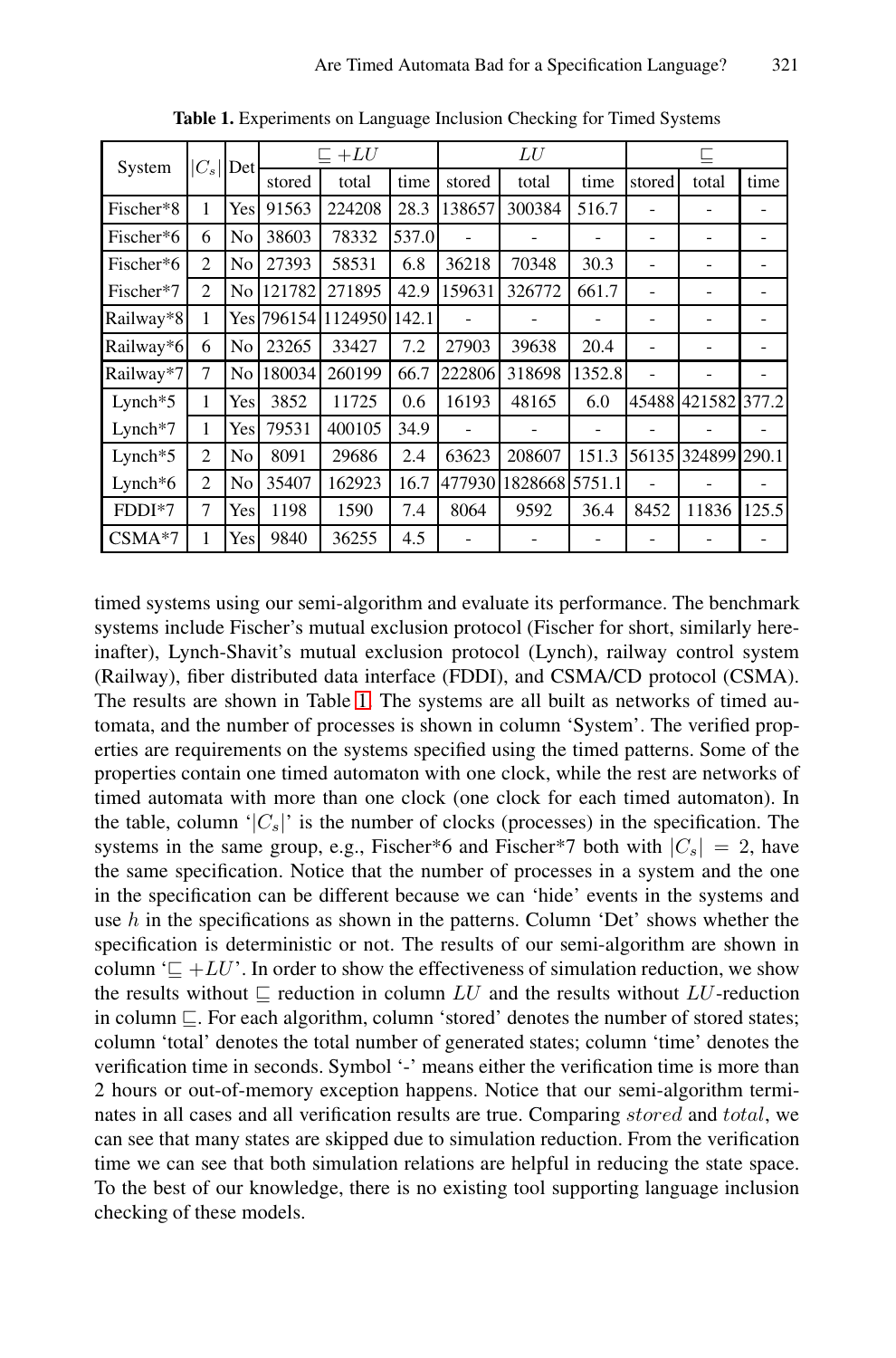| S  | ∣∪ | $Dt = 0.6$ | $Dt = 0.8$                                                                                                                                              | $Dt=1.0$ | $Dt=1.1$ | $Dt = 1.3$                                                                                                                                                                                                                                                                                                                                    |
|----|----|------------|---------------------------------------------------------------------------------------------------------------------------------------------------------|----------|----------|-----------------------------------------------------------------------------------------------------------------------------------------------------------------------------------------------------------------------------------------------------------------------------------------------------------------------------------------------|
| 4  |    |            |                                                                                                                                                         |          |          | $1.00\,0.99\,0.98\,0.99\,0.93\,0.74\,0.99\,0.82\,0.59\,0.99\,0.63\,0.39\,0.89\,0.18\,0.09$                                                                                                                                                                                                                                                    |
| 4  |    |            |                                                                                                                                                         |          |          | $ 0.99\rangle 0.98\rangle 0.94 0.98\rangle 0.87\rangle 0.68 0.94\rangle 0.72\rangle 0.51 0.85\rangle 0.49\rangle 0.33 0.45\rangle 0.12\rangle 0.06$                                                                                                                                                                                           |
| 4  | 3  |            |                                                                                                                                                         |          |          | $0.99 \setminus 0.98 \setminus 0.93 \big  0.95 \setminus 0.82 \setminus 0.65 \big  0.89 \setminus 0.67 \setminus 0.52 \big  0.75 \setminus 0.42 \setminus 0.28 \big  0.31 \setminus 0.10 \setminus 0.06$                                                                                                                                      |
| -6 |    |            |                                                                                                                                                         |          |          | $1.00\backslash 0.99\backslash 0.98 \big  0.99\backslash 0.97\backslash 0.99 \big  0.99\backslash 0.61\backslash 0.41 \big  0.97\backslash 0.43\backslash 0.29 \big  0.83\backslash 0.13\backslash 0.08 \big $                                                                                                                                |
| -6 |    |            |                                                                                                                                                         |          |          | $0.99 \setminus 0.99 \setminus 0.98 \big  0.99 \setminus 0.96 \setminus 0.88 \big  0.88 \setminus 0.49 \setminus 0.32 \big  0.79 \setminus 0.34 \setminus 0.22 \big  0.44 \setminus 0.09 \setminus 0.05 \big $                                                                                                                                |
| -6 | 3  |            |                                                                                                                                                         |          |          | $ 0.99\rangle 0.99\rangle 0.98 0.99\rangle 0.94\rangle 0.85 0.78\rangle 0.44\rangle 0.29 0.69\rangle 0.31\rangle 0.21 0.34\rangle 0.11\rangle 0.07 0.99\rangle 0.99\rangle 0.98 0.99\rangle 0.94\rangle 0.85 0.78\rangle 0.44\rangle 0.29 0.69\rangle 0.21 0.34\rangle 0.11\rangle 0.07 0.99\rangle 0.98 0.99\rangle 0.94\rangle 0.85 0.78\r$ |
| 8  |    |            | $1.00\,0.99\,0.99\,0.99\,0.92\,0.83\,0.96\,0.53\,0.40\,0.94\,0.37\,0.31\,0.55\,0.08\,0.07$                                                              |          |          |                                                                                                                                                                                                                                                                                                                                               |
| 8  |    |            | $ 0.99\rangle 0.99\rangle 0.99\rangle 0.91\rangle 0.84\rangle 0.84\rangle 0.48\rangle 0.37 0.73\rangle 0.32\rangle 0.25\rangle 0.10\rangle 0.09\rangle$ |          |          |                                                                                                                                                                                                                                                                                                                                               |
| 8  | 3  |            |                                                                                                                                                         |          |          | $0.99 \setminus 0.99 \setminus 0.98 \setminus 0.91 \setminus 0.83 \big  0.78 \setminus 0.47 \setminus 0.38 \big  0.70 \setminus 0.40 \setminus 0.32 \big  0.20 \setminus 0.08 \setminus 0.07 \big $                                                                                                                                           |

<span id="page-12-0"></span>**Table 2.** Experiments on Random Timed Automata

The last question is: how good are timed automata as a specification language? We consider a timed automaton specification is 'good' if given an implementation model, our semi-algorithm answers conclusively on the language inclusion problem. To answer this question, we extend the approach on generating non-deterministic finite automata in [20] to automatically generate random timed automata, and then apply our semialgorithm for language inclusion checking. Without loss of generality, a generated timed automaton has always one initial state and the alphabet is  $\{0, 1\}$ . In addition, the following parameters are used to control the random generation process: the number of state  $|S|$ , the number of clocks  $|C|$ , a parameter Dt for transition density and a clock ceiling. For each event in the alphab[et](#page-12-0)[,](#page-12-1) we generate  $k$  transitions (and hence the transition density for the event is  $Dt = k/|S|$  and distribute the transitions randomly among all  $|S|$ states. For each transition, the clock constraint and the resetting clocks are generated randomly according to the clock ceiling. We remark [tha](#page-14-3)t if both implementation and specification models are generated randomly, language inclusion almost always fails. Thus, in order to have cases where language inclusion does hold, we generate a group of implementation specification pairs by generating an implementation first, and then adding transitions to the implementation to get the specification.

<span id="page-12-1"></span>The experimental results are shown in Table  $2<sup>4</sup>$ . For each different combinations of  $|S|, |C|$  and Dt, we compute three numbers shown in the form of  $a \setminus b \setminus c$ . a is the percentage of cases in which our semi-algorithm terminates;  $c$  is the percentage of the cases satisfying the boundedness condition (and therefore being determinizable [4]). The gap between  $a$  and  $c$  thus shows the effectiveness of our approach on timed automata which may be non-determinizable. In order to show the effectiveness of simulation reduction, b is the percentage of cases in which our semi-algorithm terminates without simulation reduction (and with maximum ceiling zone normalization). We generate 1000 random pairs to calculate each number. In all cases  $a > b$  and  $b > c$ , e.g., a is much larger than

Notice that there are cases where there is only one clock in the specification and yet our semialgorithm is not terminating. This is because of using a set of DBMs to represent zones. That is, because there is no efficient procedure to check whether a zone  $z$  is a subset of another (which is represented as the union of multiple DBMs), the LU-simulation that we discover is partial and we may unnecessarily explore more states, infinitely more in some cases.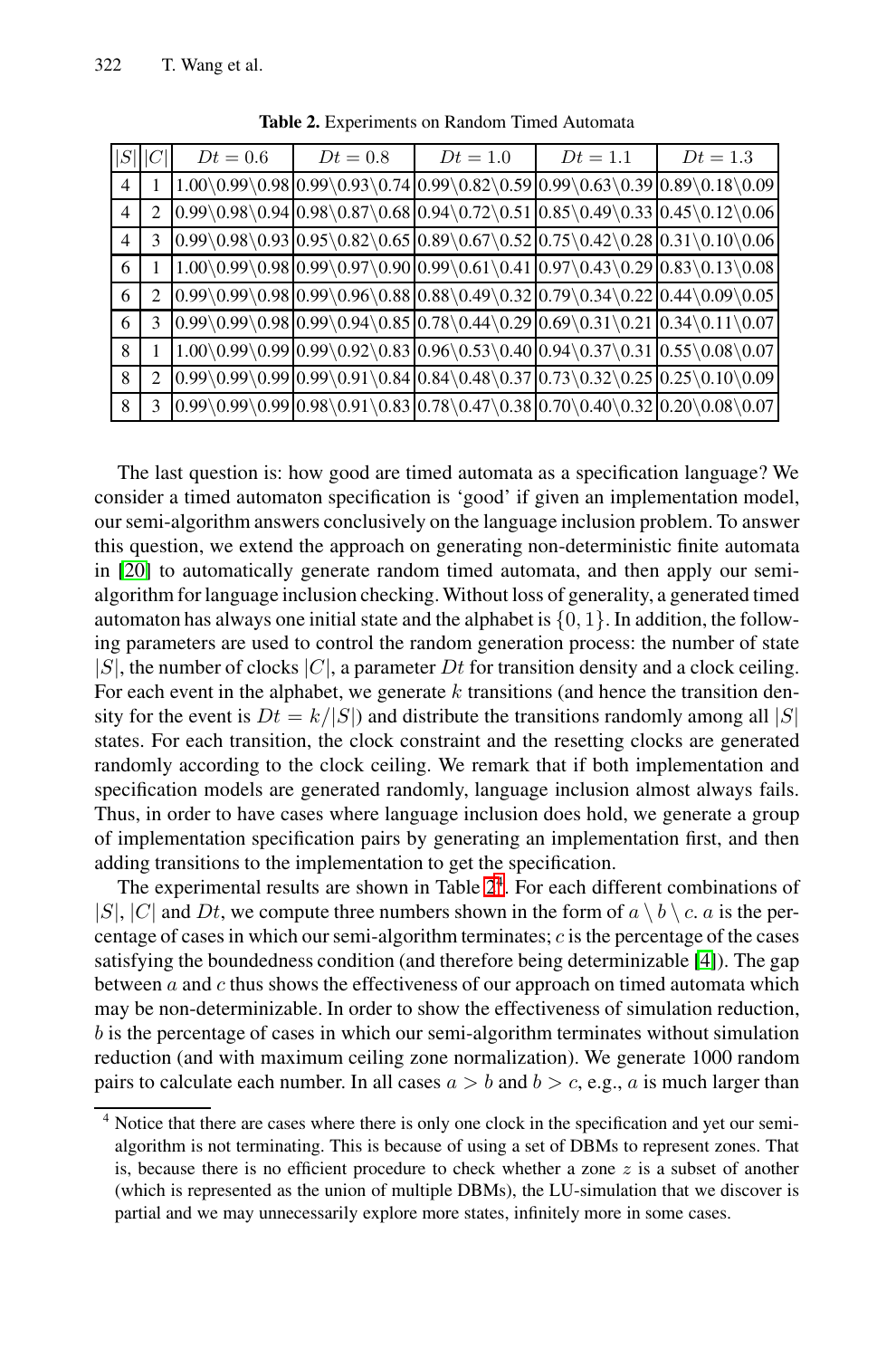<span id="page-13-0"></span>b and c when  $Dt \geq 1.0$ . This result implies that our semi-algorithm terminates even if the specification may not be '[de](#page-12-0)terminizable', which we credit to simulation reduction and the fact that the semi-algorithm is on-the-fly (so that language inclusion checking can be done without complete determinization). When transition density increases, the gap between a and b increases (e.g., when  $Dt \geq 1.0$ , b is always much smaller that a), which evidences the effectiveness of our simulation reduction. In general, the lower the density is, the more likely it is that the semi-algorithm terminates. We calculate the transition density of the timed property patterns and the benchmark systems. We find that all the events have transition densities less than or equal to 1.0 except the absence pattern. Based on the results presented in Table 2, we conclude that in practice, our semi-algorithm has a high probability of terminating. This perhaps supports the view that timed automata could serve as a good specification language.

## **5 Relate[d W](#page-14-5)ork**

The work in [2] is t[he](#page-14-3) first study on the language inclusion checking problem for timed automata. The work shows that timed automata are not closed under complement, which is an obstacle in automatically comparing the languages of two timed automata. Naturally, this conclusion leads to work on identifying [de](#page-14-3)terminizable subclasses of timed automata, with reduced expressiveness. Several subclasses of timed automata have been identified, i.e., event-clock timed autom[ata](#page-14-13) [3,17], timed automata with integer resets [18] or with one clock [16] and strongly non-Zeno timed automata [4].

<span id="page-13-1"></span>Our [wo](#page-14-13)[rk](#page-14-3) is inspired by the work in [4] which presents an approach for deciding when a timed automaton is determinizable. The idea is to check whether the timed automaton satisfies a clock boundedness condition. The authors show that the condition is satisfied by event-clock timed automata, timed automata with integer resets and strongly non-Zeno timed automata. Using region construction, it is shown in [4] that an equivalent deterministic timed automaton can be constr[uc](#page-14-3)ted if the given timed automaton satisfies the boundedness condition. The work is closely related to [1], in which the authors proposed a zone-based appr[oac](#page-14-14)h for determinizing timed automata with one [c](#page-14-15)lock. Our work combines [1,4] and extends them with simulation reduction so as to provide an approach which could be useful for arbitrary timed automata in practice.

In addition, a game-based approach for determinizing tim[ed a](#page-14-15)utomata has been proposed in [6,13]. This approach produces an equivalent deterministic timed automaton or a deterministic over-approximation, which allows one to enlarge the set of timed automata that can be automatically determinized compared to the one in [4]. In comparison, our approach could determinize timed automata which fail the boundedness condition in [4], and can cover the examples shown in [6]. The work is remotely related to work in [10]. In particular, it has been shown that under digitization with the definition of weakly monotonic timed words, whether the language of a closed timed automaton is included in the language of an open timed automaton is decidable [10].

## **6 Conclusion**

In summary, the contributions of this work are threefold. First, we develop a zone-based approach for language inclusion checking of timed automata, which is further combined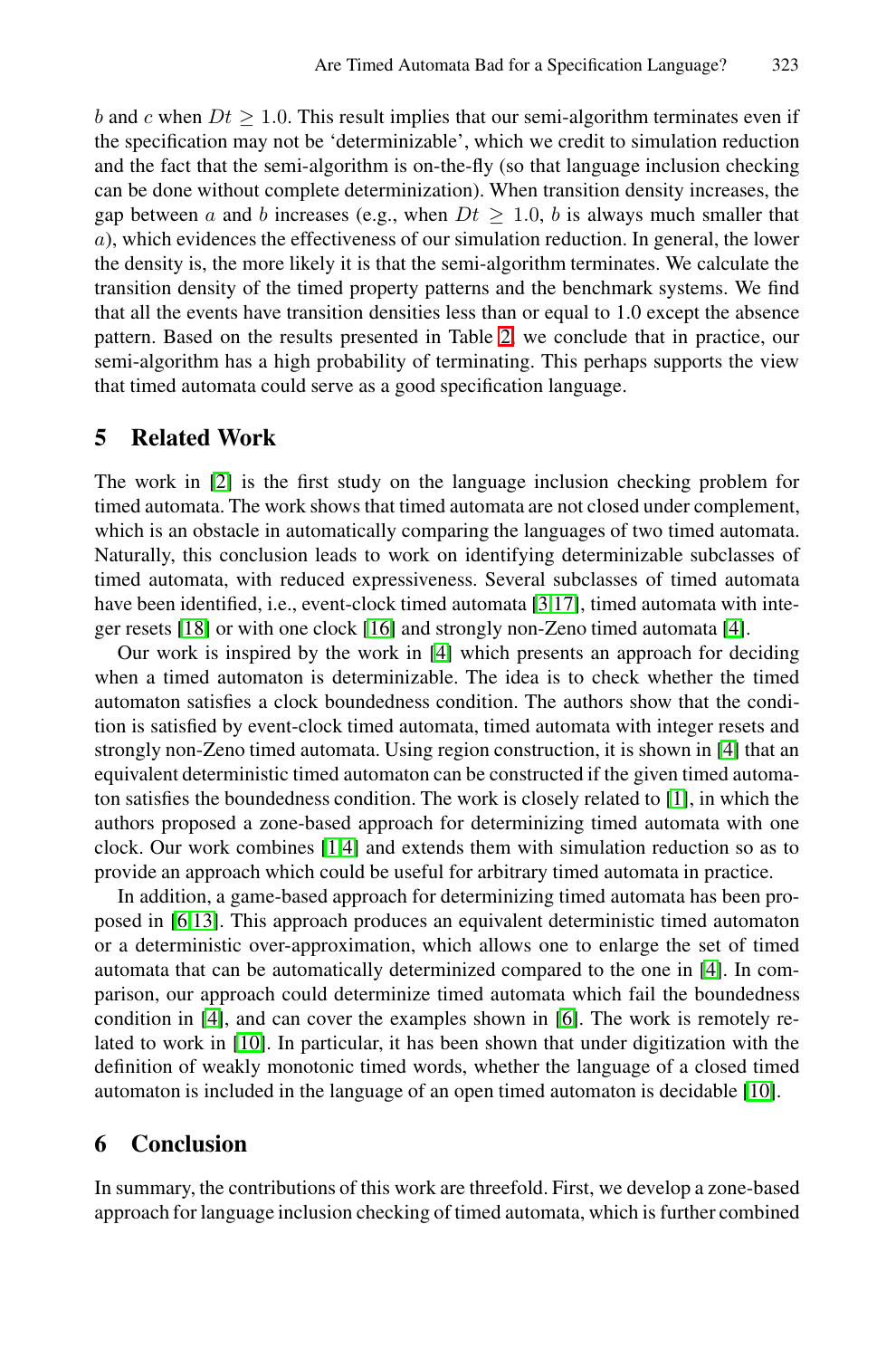<span id="page-14-13"></span>with simulation reduction for better performance. Second, we investigate, both theoretical and empirically, when the semi-algorithm is terminating. Lastly, we implement the semi-algorithm in the PAT framework and apply it to benchmark systems. As far as the authors know, our implementation is the first tool which supports using arbitrary timed automata as a specification language. More importantly, with the proposed semialgorithm and the empirical results, we would like to argue that timed automata do serve a specification language in practice. As for the future work, we would like to investigate the language inclusion checking problem with the assumption of non-Zenoness.

## <span id="page-14-1"></span><span id="page-14-0"></span>**References**

- <span id="page-14-6"></span><span id="page-14-3"></span>1. Abdulla, P.A., Ouaknine, J., Quaas, K., Worrell, J.B.: Zone-Based Universality Analysis for Single-Clock Timed Automata. In: Arbab, F., Sirjani, M. (eds.) FSEN 2007. LNCS, vol. 4767, pp. 98–112. Springer, Heidelberg (2007)
- 2. Alur, R., Dill, D.L.: A Theory of Timed Automata. Theory of Computer Science 126(2), 183–235 (1994)
- <span id="page-14-14"></span>3. Alur, R., Fix, L., Henzinger, T.A.: Event-clock Automata: A Determinizable Class of Timed Automata. Theoretical Computer Science 211, 253–273 (1999)
- <span id="page-14-9"></span>4. Baier, C., Bertrand, N., Bouyer, P., Brihaye, T.: When Are Timed Automata Determinizable? In: Albers, S., Marchetti-Spaccamela, A., Matias, Y., Nikoletseas, S., Thomas, W. (eds.) ICALP 2009, Part II. LNCS, vol. 5556, pp. 43–54. Springer, Heidelberg (2009)
- <span id="page-14-7"></span>5. Behrmann, G., Bouyer, P., Larsen, K.G., Pelánek, R.: Lower and Upper Bounds in Zonebased Abstractions of Timed Automata. International Journal on Software Tools for Technology Transfer 8(3), 204–215 (2004)
- <span id="page-14-11"></span>6. Bertrand, N., Stainer, A., Jéron, T., Krichen, M.: A Game Approach to Determinize Timed Automata. In: Hofmann, M. (ed.) FOSSACS 2011. LNCS, vol. 6604, pp. 245–259. Springer, Heidelberg (2011)
- <span id="page-14-15"></span><span id="page-14-10"></span>7. Dill, D.L., Hu, A.J., Wong-Toi, H.: Checking for Language Inclusion Using Simulation Preorders. In: Larsen, K.G., Skou, A. (eds.) CAV 1991. LNCS, vol. 575, pp. 255–265. Springer, Heidelberg (1992)
- <span id="page-14-8"></span>8. Gruhn, V., Laue, R.: Patterns for Timed Property Specifications. Electronic Notes in Theoretical Computer Science 153(2), 117–133 (2006)
- <span id="page-14-4"></span>9. Henzinger, T.A., Kopke, P.W., Wong-Toi, H.: The Expressive Power of Clocks. In: Fülöp, Z. (ed.) ICALP 1995. LNCS, vol. 944, pp. 417–428. Springer, Heidelberg (1995)
- <span id="page-14-12"></span>10. Henzinger, T.A., Manna, Z., Pnueli, A.: What Good are Digital Clocks? In: Kuich, W. (ed.) ICALP 1992. LNCS, vol. 623, pp. 545–558. Springer, Heidelberg (1992)
- <span id="page-14-5"></span>11. Henzinger, T.A., Nicollin, X., Sifakis, J., Yovine, S.: Symbolic Model Checking for Realtime Systems. Journal of Information and Computation 111(2), 193–244 (1994)
- 12. Konrad, S., Cheng, B.H.C.: Real-time Specification Patterns. In: ICSE, pp. 372–381 (2005)
- <span id="page-14-2"></span>13. Krichen, M., Tripakis, S.: Conformance Testing for Real-Time Systems. Formal Methods in System Design 34(3), 238–304 (2009)
- 14. Larsen, K.G., Petterson, P., Wang, Y.: UPPAAL in a Nutshell. Journal on Software Tools for Technology Transfer 1(1-2), 134–152 (1997)
- 15. Marcone, A.: Foundations of BQO Theory. Transactions of the American Mathematical Society 345(2), 641–660 (1994)
- 16. Ouaknine, J., Worrell, J.: On The Language Inclusion Problem for Timed Automata: Closing a Decidability Gap. In: LICS, pp. 54–63 (2004)
- 17. Raskin, J., Schobbens, P.: The Logic of Event Clocks Decidability, Complexity and Expressiveness. Journal of Automata, Languages, and Combinatories 4(3), 247–286 (1999)